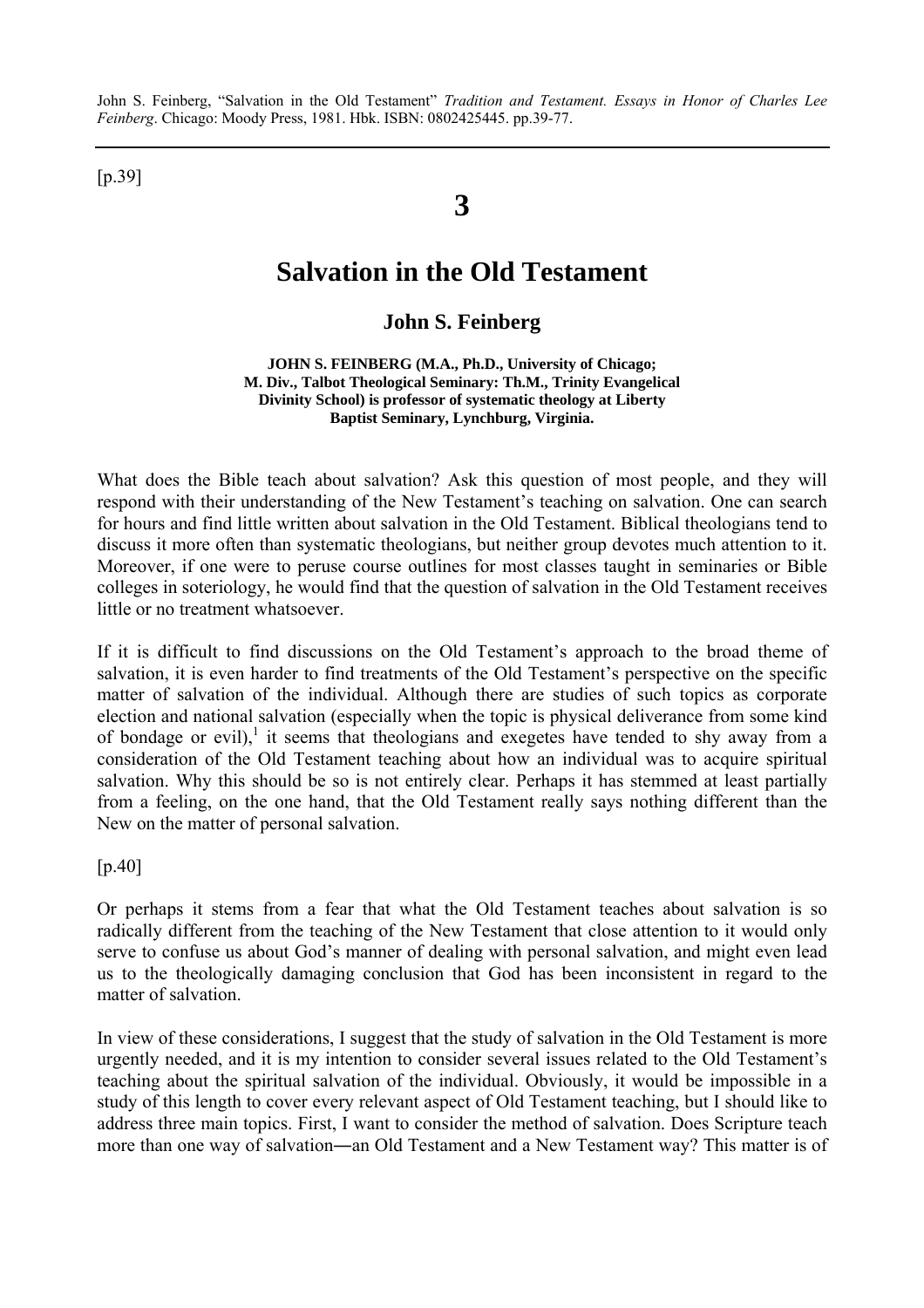interest not only from the standpoint of coming to a proper understanding of scriptural teaching, but also because many have thought that dispensationalism involves or even necessitates a commitment to multiple ways of salvation. What I shall argue in regard to the first issue is that neither the approach of Scripture nor that of dispensationalism necessitates holding to multiple methods of salvation. Second, I want to discuss the implementation of salvation. To say that Scripture teaches only one way of salvation is not to specify what it is or how it has been implemented at various times in history, especially during Old Testament times. Third, I want to consider the relationship of Old Testament sacrifices to Christ's sacrifice and to discuss as well the exact soteriological function of sacrifices in the Old Testament system. Involved in the discussion of the function of the sacrifices will be a treatment of their efficacy, especially in view of the statement in Hebrews 10:4 that "not all the blood of bulls and goats could take away sin."<sup>\*</sup>

#### **THE METHOD OF SALVATION**

How many ways of salvation does Scripture teach? Reading various theologians, one might initially assume that the question is a waste of time, for all seem to assert that Scripture teaches only one way of salvation operative in all economies and at all times. For example, after presenting opposing viewpoints, Hodge emphatically argues:

[p.41]

In opposition to these different views the common doctrine of the Church has ever been, that the plan of salvation has been the same from the beginning. There is the same promise of deliverance from the evils of the apostasy, the same Reedeemer, the same condition required for participation in the blessings of redemption, and the same complete salvation for all who embrace the offers of divine mercy.<sup>2</sup>

Likewise, Payne argues that in spite of some difference, the doctrine of regeneration is taught in the Old Testament as well as in the New. He explains:

This definition of regeneration as being "in Christ" by no means, however, eliminates the doctrine of the new birth from the Old Testament. There is but one, unified testament, God's sole plan of salvation, through which Christ offers a redemption that is equally effective for the saints of both dispensations. Christ states that Abraham, in the patriarchal period, rejoiced to see His day, "And he saw it, and was glad" (John 8:56). Jesus was the Mediator of the older testament, as well as the newer (Heb. 9:15); and, since it is true that no man cometh unto the Father but by Him (John 14:6) and yet, since the saints of the older dispensation did indeed come to the father (Ps. 73:24), they must have been made perfect in Him (Heb. 11:40).<sup>3</sup>

Examples such as the preceding could be proliferated seemingly ad in finitum, but of course, if that is the case, is it even worthwhile to ask the question about how many ways Scripture teaches? The question is important because there are many who think there is much disagreement

<sup>∗</sup> In the process of preparing this study I have been greatly aided by discussions and interaction with Duane Dunham, Paul Feinberg, Robert Hughes, and Bruce Ware. I want to express my appreciation for their help.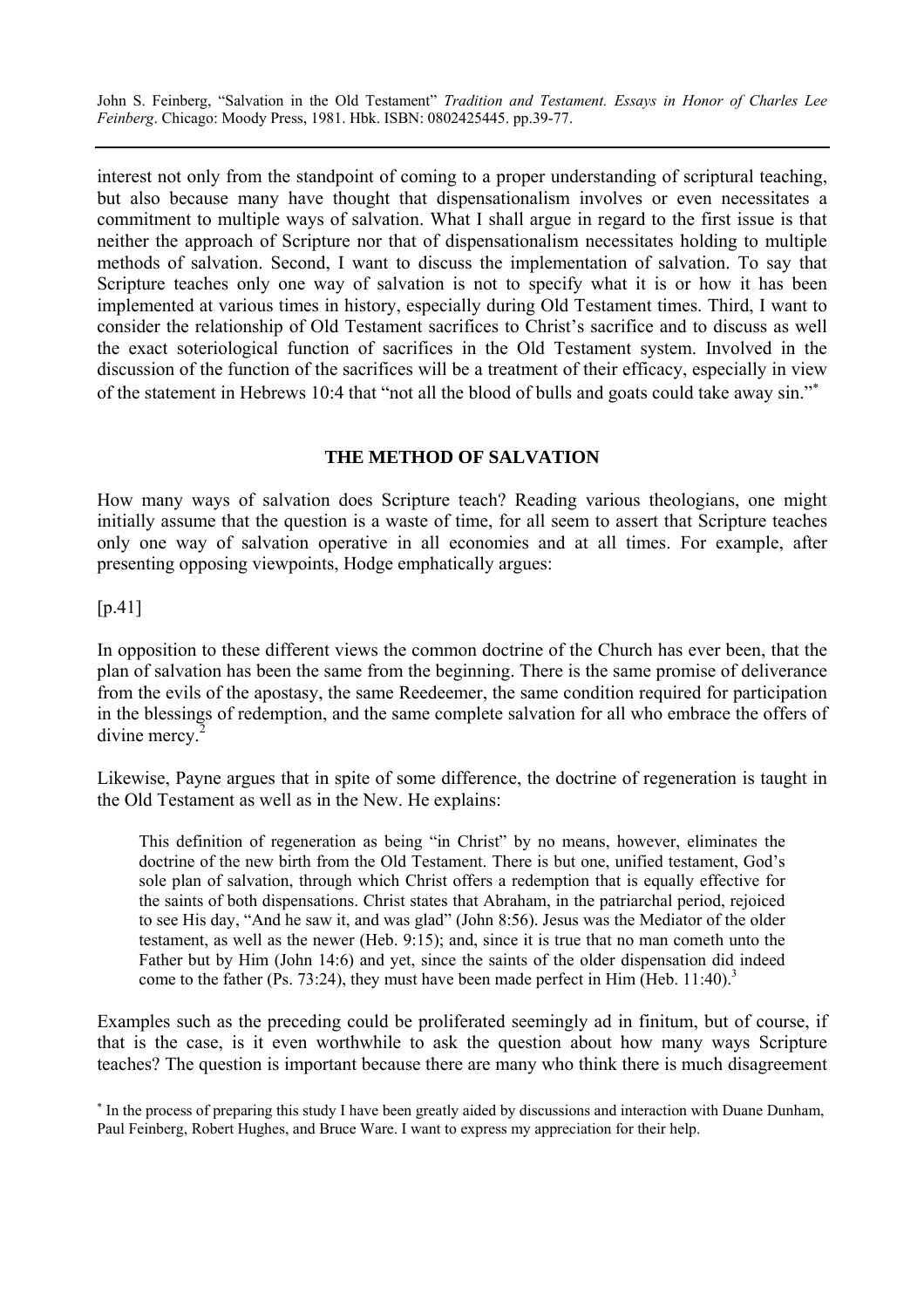over the issue. Many non-dispensational writers (such as Hodge and Payne, quoted above), who hold to one method of salvation, have accused dispensationalists of teaching multiple ways of salvation. They assume that since the dispensationalist consistently differentiates between God's program for Israel and His program for the church, since he emphasizes that God institutes different economies with men at various times, and especially since the dispensationalist claims there are significant differences between the dispensation called law and the dispensation called grace (even the labels of the dispensations supposedly tip us off to different methods of salvation), the dispensationalist must hold that Scripture teaches multiple ways of salvation. For example, Daniel Fuller, after quoting the old Scofield Reference Bible, concludes:

Hence Dispensationalism, as expounded by one of its foremost systematizers, teaches two ways of salvation: that during the era of law,

#### [p.42]

obedience to it was a condition of salvation, whereas during the age of grace, salvation comes simply through faith in Christ.<sup>4</sup>

Payne does not put the matter quite so bluntly as Fuller, but as he reasserts the unity of God's redemptive plan throughout Scripture, the message in regard to dispensationalism is the same as Fuller's. Payne writes:

More serious, however, than its misapplication of particular prophecies, is what amounts to dispensationalism's repudiation of the whole, unified redemptive plan of God in human history. Indeed, the normative truthfulness of the older testament of the past is dependent upon its essential identity with, and fulfillment in, the newer testament of the present and the future. Correspondingly, the blessing for the modern Church, as this is contained in the Old Testament, can be appropriated by today's saints only when they accept their own equation, as the Israel of God, with that ancient Israel to whom God extended His testamental promises. It thus becomes apparent that a comprehensive understanding of God's gracious purpose-which has been one and the same from Genesis 3:15, right on through to the closing chapters of Revelation-lies contingent upon the Christian's recognition of one cross, one testament, one faith, and one Church throughout all history.<sup>5</sup>

These citations level devastating attacks at dispensationalism, especially if dispensationalists in fact hold multiple methods of salvation, whereas Scripture teaches one method. As a matter of fact, dispensationalists (older and contemporary) do hold that Scripture teaches only one way of salvation. In all honesty, however, it must be admitted that statements made by certain dispensationalists in the past appeared to teach multiple ways of salvation. That such careless statements did not reflect the full thinking of those theologians (as can be seen from other statements they made) seems to have escaped many critics of dispensationalism. One such unguarded statement, however, appeared in the old Scofield Reference Bible:

As a dispensation, grace begins with the death and resurrection of Christ (Rom. 3:24-26; 4:24, 25). The point of testing is no longer legal obedience as the condition of salvation, but acceptance or rejection of Christ, with good works as a fruit of salvation.<sup>6</sup>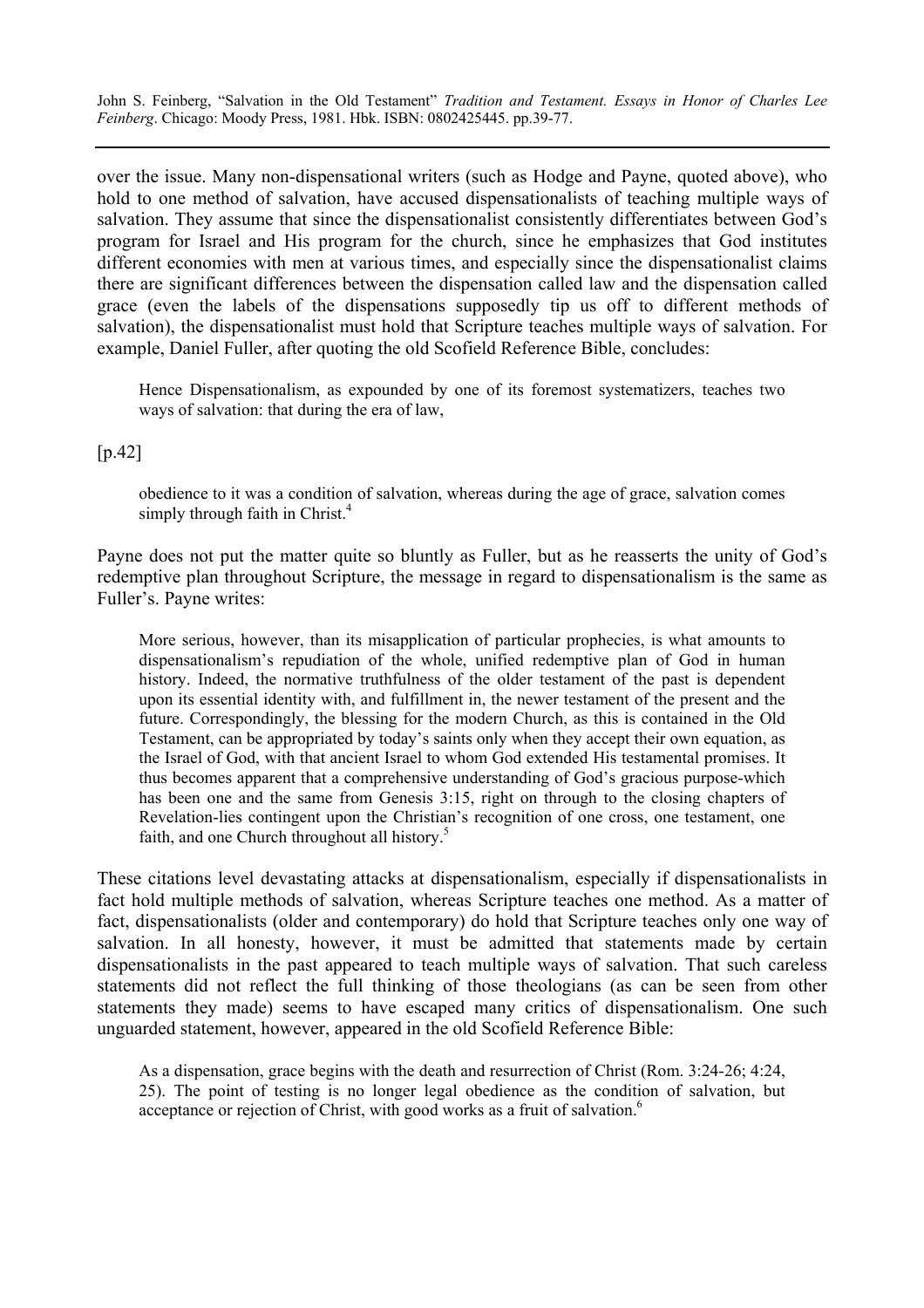#### [p.43]

Fuller (see above) cites this as evidence that Scofield taught multiple ways of salvation, one by law and one by grace. Certainly, such a statement would appear to be problematic. What seems to be equally problematic, however, is that Fuller never quotes the Scofield Reference Bible when it states that "law neither justifies a sinner nor sanctifies a believer."<sup>7</sup> Fuller went on to claim that although some dispensationalists hold to the view that Scripture teaches only one way of salvation, he claimed that it was a new trend in dispensationalism and not really consistent with its basic line of thought.<sup>8</sup> Fuller was at least willing to admit that dispensationalists make statements contrary to the multiple methods position. But he still thought that this was merely a new development in dispensationalism. Many critics of dispensationalism have not even bothered to mention such statements as those cited by Fuller. Charles Ryrie *in Dispensationalism Today* has presented ample evidence that older as well as more recent dispensationalists in fact hold to only one way of salvation being taught in Scripture.<sup>9</sup> It is truly unfortunate that in spite of all the ink that has been spilled on the subject, the commonly held caricature of dispensationalism (perhaps even held by some uninformed who claim to be dispensationalists themselves) is that it is committed to and even necessitates the notion that Scripture teaches multiple ways of salvation. The old *Scofield Reference Bible* is cited as proof, and that is supposed to settle the matter. Of course, it is equally important to note what the *New Scofield Reference Bible* (the work of many dispensationalists) says. Writers such as Payne (*Theology of the Older Testament*) and Fuller (*The Hermeneutics of Dispensationalism*) can hardly be faulted for not taking it into account in their works, since the *New Scofield Reference Bible* was published after their works were completed. However, some changes have been made. The comment concerning the inability of law to justify has not been removed from the notes on Galatians 3. Moreover, the objectionable comments on law and grace have been totally removed from the notes on John 1. In their place we read the following:

In its fullness, grace began with the ministry of Christ involving His death and resurrection, for He came to die for sinners On. 1:17; Mt. 11:28-30; 16:21; 20:28; Rom. 3:24-26; 4:24-25). Under the former dispensation, law was shown to be powerless to secure righteousness and life for a sinful race (Gal. 3:21-22). Prior to the cross man's salvation was through faith (Gen. 15:6; Rom. 4:3), being grounded on Christ's atoning sacrifice, viewed anticipatively by God...; now it is clearly revealed that salvation and righteousness are received by faith in the

#### [p.44]

crucified and resurrected Savior..., with holiness of life and good works following as the fruit of salvation $\ldots^{10}$ 

Certainly, the above statement reflects dispensational thinking, but it also clearly speaks of a unified method of salvation-by grace through faith.

Though this discussion of what dispensationalists claim is interesting (especially to a dispensationalist who holds to only one method of salvation), it would seem that there is a much more important question to be asked and answered. The question of greater significance is whether dispensationalism as a system necessitates holding a view of multiple ways of salvation. A description of what dispensationalists hold is one thing, but a much more important question is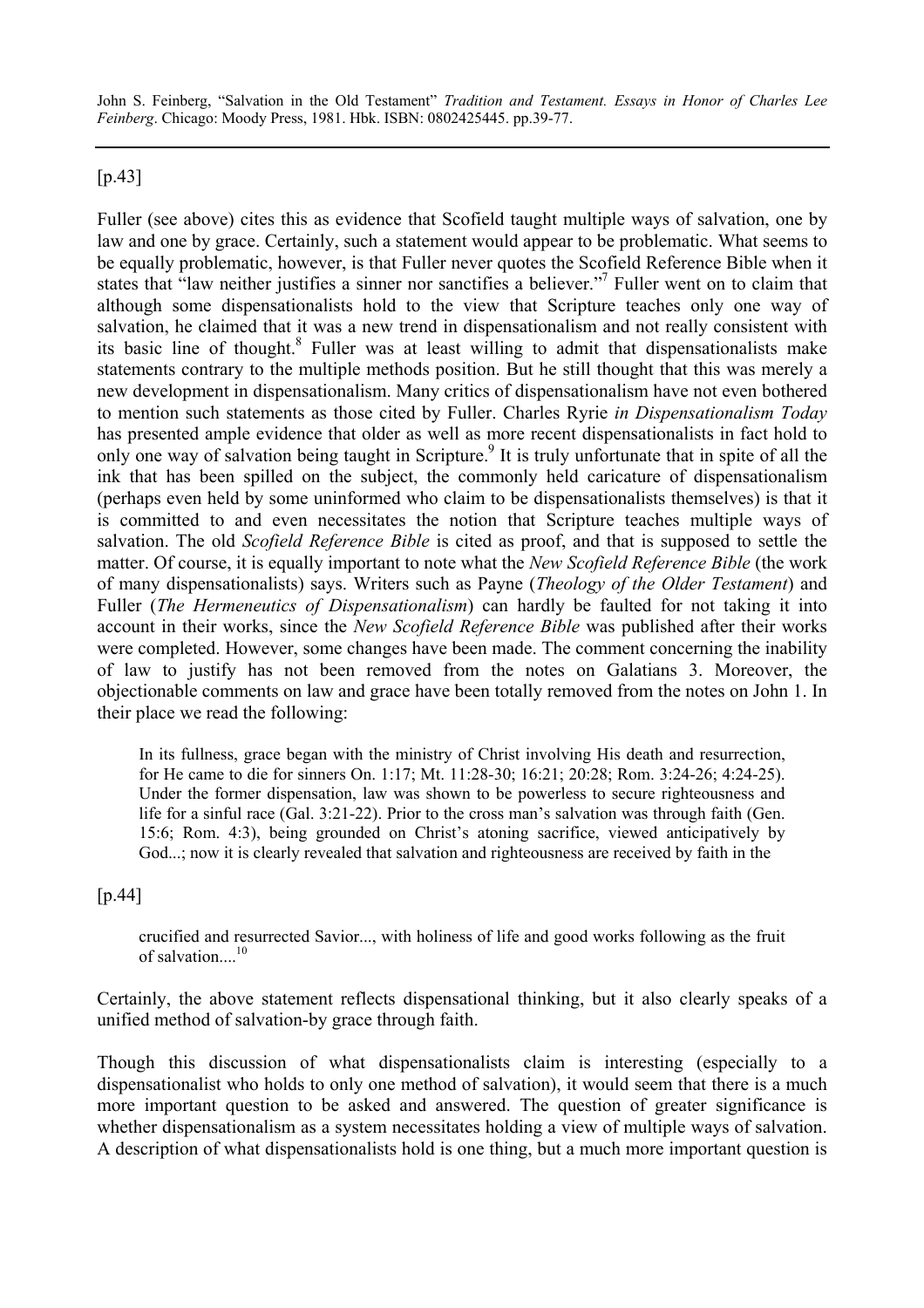whether the system is consistent with a single method of salvation view, a multiple method of salvation view, or both. In other words, what position could a dispensationalist hold without contradicting his system on the matter of the ways of salvation? This is a significant question because the underlying assumption in the attacks of Fuller, Payne, and others, is not just that dispensationalists hold multiple ways of salvation, but that the system demands such a view. The complaint, then, is not so much against what dispensationalists are thought to believe as what the logic of the system purportedly demands.

Does dispensationalism as a system demand adherence to multiple ways of salvation? In order to understand the logic of dispensationalism, it is necessary first to specify its essence. The next task is to determine what sort of position(s) on the method of salvation would fit such a system. Specifying the essence of dispensationalism is not at all easy. A starting point, however, is Ryrie's suggestion. According to Ryrie, there are three necessary conditions of dispensationalism: (1) the distinction between Israel and the church, (2) the usage of a system of literal hermeneutics, and (3) the belief that the underlying purpose of God in the world is to produce his glory.<sup>11</sup> Ryrie is saying that whatever other views a dispensationalist holds, those three conditions mark him off as a dispensationalist.

Although Ryrie's suggestions are indeed helpful, I am not convinced that they present an accurate picture. It would seem unfair to assume that nondispensationalist theologians never distinguish between Israel and the church, never use literal hermeneutics, and do not recognize the glory of God as His purpose in history. It would be better to say that the dispensationalist *consistently* makes these emphases, whereas the nondispensationalist does not.

[p.45]

# **PRINCIPLES OF DISPENSATIONALISM**

The matter of hermeneutics is the crucial issue for dispensationalism. For example, one who consistently uses literal hermeneutics will be on his way to distinguish consistently between Israel and the church and to focus on God's glory as His underlying purpose. In other words, consistent literal hermeneutics (as the dispensationalist understands such hermeneutics) seems to be foundational to dispensationalism. But many nondispensationalists make two claims that call into question the dispensationalists' claim to being practitioners of sound hermeneutics. (1) They claim that they consistently use literal hermeneutics. (2) They claim that dispensationalists do not consistently interpret literally, for they admit that Scripture contains figures of speech and attempt to interpret such figures. Although a full-scale discourse on hermeneutics is beyond the purpose of this study, I think that these issues are important enough to warrant some consideration.

Many nondispensationalists claim that they consistently interpret literally. But their understanding of how literal hermeneutics operates is different. In particular, they argue that literal interpretation demands that many of the Old Testament references to Israel are to be understood as typological of the church. Consequently, even on a literal interpretation, given the principle of typology that dispensationalists certainly accept, many of the Old Testament references to Israel are to be interpreted as referring to the church. After all, they argue, this was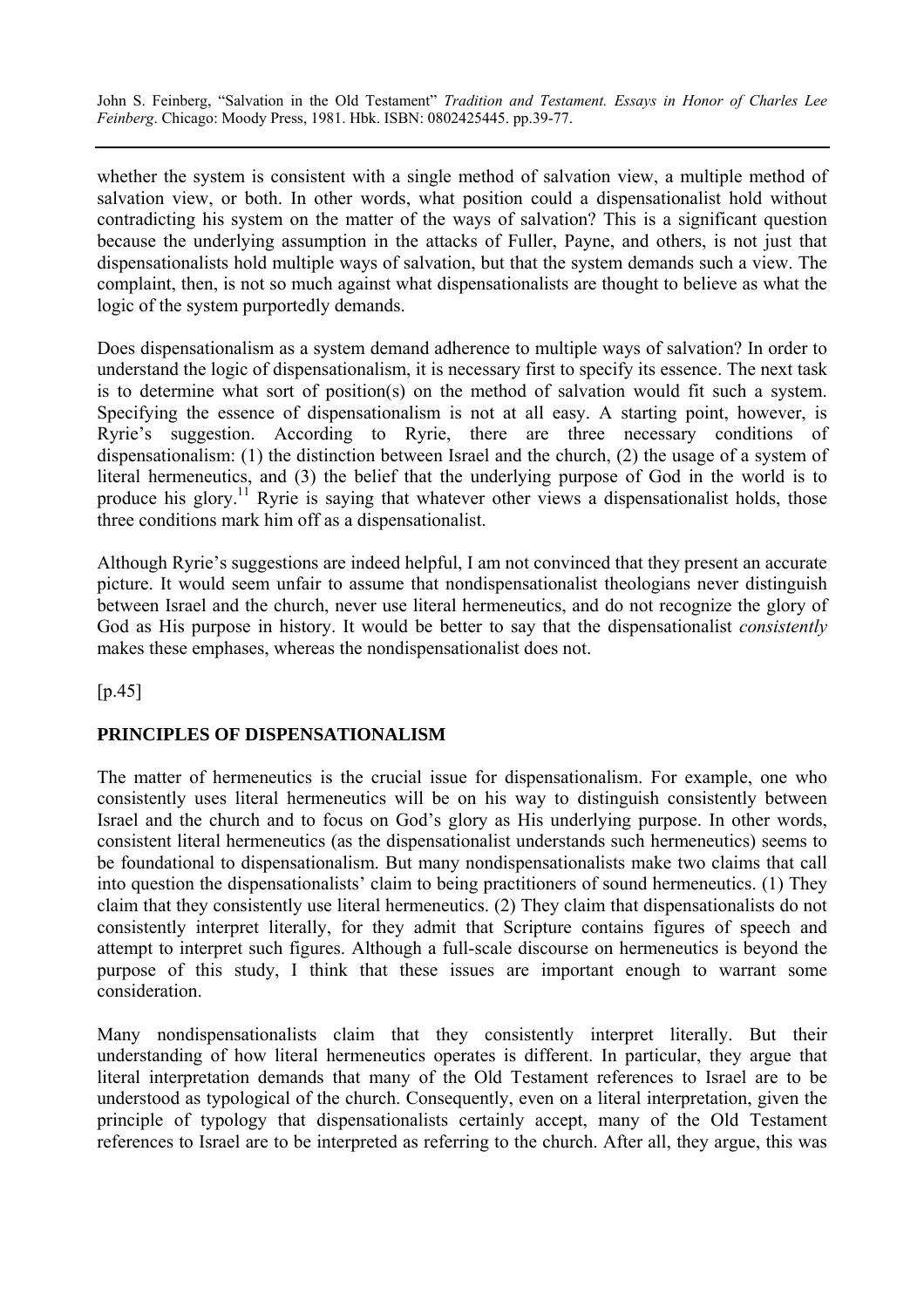the method of many a New Testament writer. So how can nondispensationalists be blamed for doing the same? An example of this sort of thing appears in Ladd's work when he writes:

The fact is that the New Testament frequently interprets Old Testament prophecies in a way not suggested by the Old Testament context.

Let us take first a very simple illustration. Matthew 2:15 quotes from Hosea 11:1 to prove from Scripture that Jesus must come from Egypt. This, however, is not what the prophecy means in the Old Testament. Hosea says, "When Israel was a child, I loved him, and out of Egypt I called my son." In Hosea this is not a prophecy at all but a historical affirmation that God had called Israel out of Egypt in the Exodus. However, Matthew recognizes Jesus to be God's greater son and deliberately turns a historical statement into a prophecy. This is a principle which runs throughout biblical prophecy*. The Old Testament is reinterpreted* in light of the Christ event....

The main point in the preceding section is that many Old Testament

#### [p.46]

passages which applied in their historical setting to literal Israel have in the New Testament been applied to the church. What does all this have to do with the question of the millennium? Just this: The Old Testament did not clearly foresee how its own prophecies were to be fulfilled. They were fulfilled in ways quite unforeseen by the Old Testament itself and unexpected by the Jews. With regard to the first coming of Christ*, the Old Testament is interpreted by the New Testament*.

Here is the basic watershed between a dispensational and a nondispensational theology. Dispensationalism forms its eschatology by a literal interpretation of the Old Testament and then fits the New Testament into it. A nondispensational eschatology forms its theology from the explicit teaching of the New Testament.<sup>12</sup>

The last paragraph of Ladd's statement is crucial to the discussion. If one operates as Ladd suggests for the reasons he suggests, one can, it seems, legitimately claim to be using literal hermeneutics. However, it seems that what ultimately generates such a procedure of interpretation as suggested by Ladd is a misunderstanding of the nature of typology (whether Ladd, in fact, makes such an error is beyond my knowledge, but it would seem that the difficulty I shall mention is reflected in the thinking of many nondispensationalists). Undoubtedly, the cases cited by Ladd and others are Old Testament types of something in the New Testament. The problem stems from thinking that, just because we understand the relation of the Old Testament type to its New Testament antitype, either the Old Testament figure has no meaning other than the meaning of the antitype in the New Testament, or the meaning of the type in its own context is simply to be neglected. The point about typology is that the Old Testament type must retain its own meaning in its own context, even though it simultaneously foreshadows its antitype in the New Testament and even has a different meaning in the New Testament context. For example, Joseph may be seen as a type of Christ, which is not to say that the story of Joseph has no importance on its own apart from its relation to Christ. As a matter of fact, neglecting the integrity of the Old Testament meaning of Joseph undermines the basis for the type/antitype relation between Joseph and Christ. The failure of nondispensational interpretation at this point, then, is that its view of typology (a misunderstanding of typology, that is), ignores or minimizes the meaning of the Old Testament event or person in its own setting, just because it takes on another meaning in a New Testament context.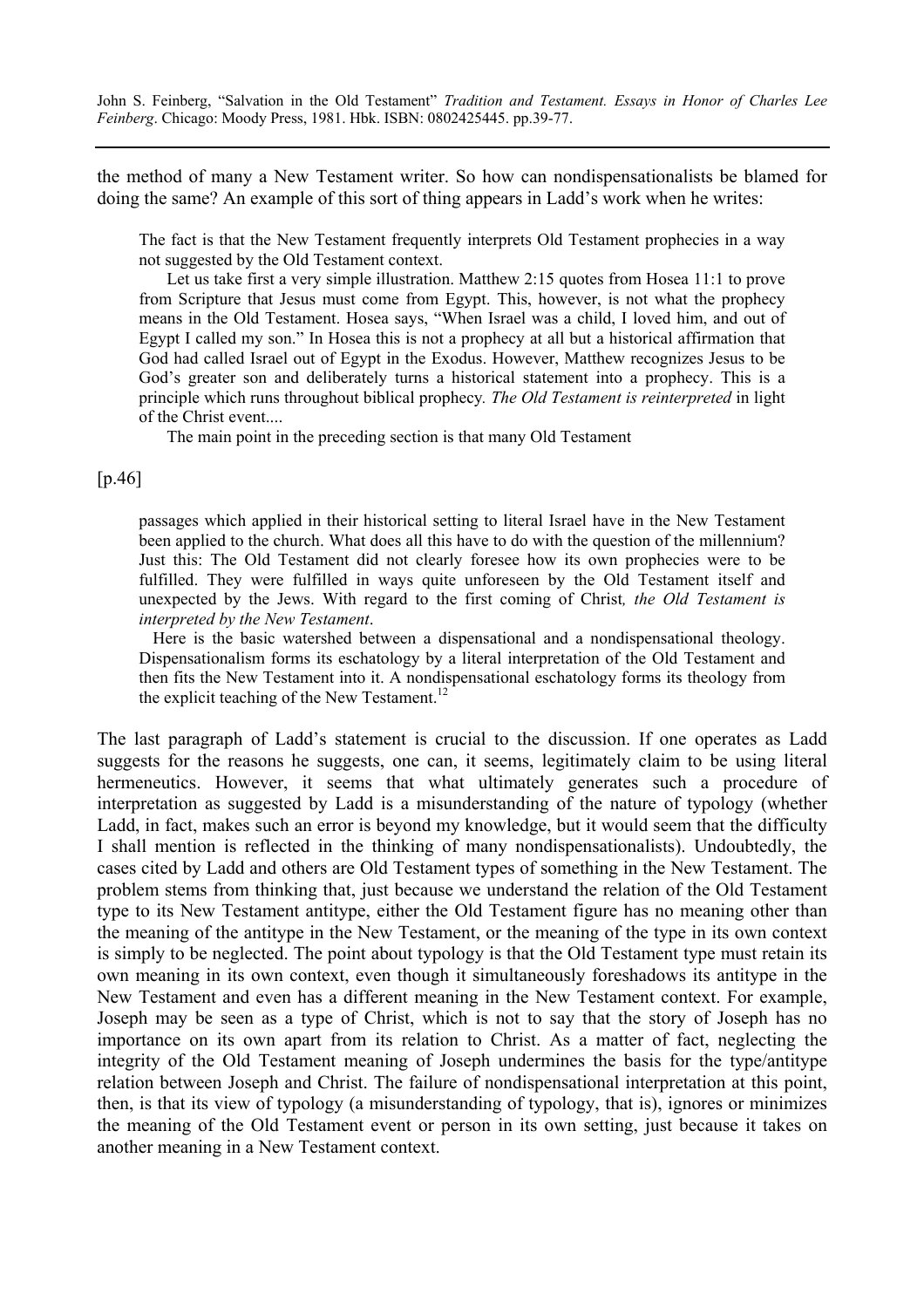The fact that a type must retain its distinctive meanings in both the Old Testament and New Testament contexts is perhaps never so clearly seen as in the case of Hosea 11:1/Matthew 2:15, an example Ladd gives to

[p.47]

prove that Old Testament passages are reinterpreted in the New Testament. Ladd is unquestionably right about Hosea 11:1 being given a new meaning in Matthew 2:15. What is problematic is that we are given the impression that the meaning of Hosea 11:1 in Hosea 11:1 either becomes the meaning given it in Matthew 2:15, or the meaning of Hosea 11:1 in its context is to be neglected. This really becomes problematic when one recognizes that Hosea 11:1 refers to a past historical event. In the case of Joel 2/Acts 2, one could argue (though incorrectly) that since Joel 2 was yet future to Joel when he wrote it, it must be understood exclusively in terms of Acts 2. However, Hosea 11 presents a different kind of case in that the event referred to in Hosea 11:1 (the Exodus) was already a historical fact at the time Hosea wrote. Therefore, even though the passage is to be seen as typical of Christ, and even though Matthew makes that typological connection, the meaning of Hosea 11:1 in its own context must not be ignored, for the sake of the type/antitype relation and because the passage had a historical referrent when Hosea wrote it. The matter of typology can be summarized as follows: (1) a type must have meaning in its own context; (2) the meaning of the type in its own context is essential for a type/antitype relationship (otherwise we have an example of a parable or perhaps an allegory, but not an example of typology); and (3) ignoring items 1 and 2 threatens the very integrity of the Old Testament. The problem that arises from nondispensational approaches to typology is that they seem to neglect items 1 and 2, at best, and deny them, at worst. Consequently, whether one begins with the New Testament and goes to the Old Testament, or vice versa, should not make a bit of difference in one's interpretation of the Old Testament as long as one properly understands the implications of typology. The nondispensationalist may indeed be trying to interpret Scripture in a consistently literal way, but as long as he incorporates a faulty approach to typology, his understanding of and application of literal hermeneutics is problematic.

The claim that dispensationalists actually interpret figuratively on occasion is definitely erroneous. The error stems from neglecting to distinguish between figurative language (e.g., figures of speech) and interpreting figuratively. The former refers to certain phenomena of language itself, whereas the latter refers to a method of interpreting those or any phenomena of language. To interpret figuratively means to decide the meaning of a word or sentence without paying close attention to the denotative or connotative meaning of the words involved, without heeding the demands of context, or without paying attention to grammatical considerations. Literal interpretation, on the other hand, seeks to come to the meaning which is demanded by the denotative and/or connotative meaning of the words under consideration, by the context and by grammar. The one

[p.48]

who interprets literally must always be able to justify his interpretation on the grounds of the phenomena within the context. A figurative interpretation is tied only loosely to the context.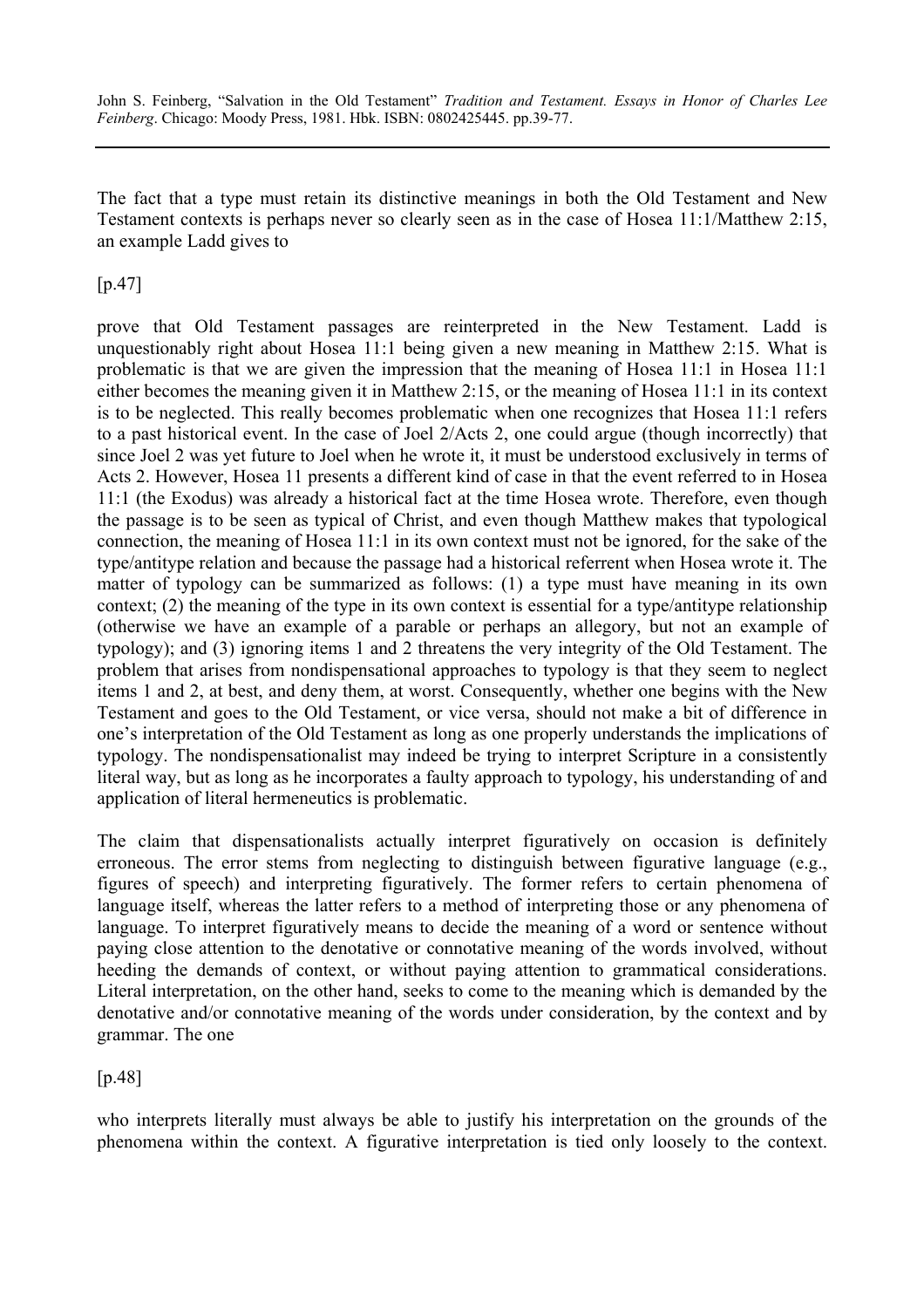Consequently, we can say that either figures of speech or nonfigurative language may be interpreted figuratively or literally. Recognizing that language contains figures of speech does not indicate that an exegete interprets figuratively.

The keys to determining whether or not one is a dispensationalist rest in hermeneutical, ecclesiological, and eschatological issues, not soteriology. Obviously, the distinction between Israel and the church is of crucial import for both eschatology and ecclesiology. I do not, however, see any soteriological position that is inherent to and thus necessitated by dispensationalism. Thus, the question of whether dispensationalism necessitates a multiple methods of salvation view, or a single way of salvation position is irrelevant. Soteriology is not the determinative area for dispensationalism. For example, if one consistently distinguishes between Israel and the church and applies that distinction throughout his ecclesiology and eschatology, will he be forced to hold any particular view on the methods of salvation issue? It would seem that distinguishing between Israel and the church could fit either a single or multiple method view. One could, without contradicting his system, claim that God has in general two separate programs for the two distinct groups. But He saves both groups by one method of salvation. On the other hand, one could also claim, without contradicting his own position, that God not only works with two separate groups, but that He saves them in different ways. Concerning the glory of God issue, it would seem that the notion of God's purpose ultimately being His glory fits with either view. One way of salvation for all will bring glory to God. But then multiple ways would not have to bring God disgrace.

Notice that at this point I am not speaking about what Scripture actually teaches. My concern is to focus on the intrinsic ideas of dispensationalism and to ask what a dispensationalist could hold without contradicting his position, even if Scripture does not teach something that he could hold. As for the matter of hermeneutics, it should also be obvious that literal hermeneutics, as I have described them, would lead one to hold multiple ways of salvation, if Scripture, interpreted literally, demanded such. Such hermeneutics would lead one to hold a single way of salvation, if Scripture, interpreted literally, demanded such. As a result, I must reiterate that there is nothing intrinsic to dispensationalism's hermeneutics that necessitates either a single or multiple methods view. I know there are critics of dispensationalism who would disagree, but I think they are reacting to what they think dispensationalists hold, rather than to the logic of the system itself. The point is that neither a dis-

#### [p.49]

pensationalist's hermeneutics nor any doctrinal views he has gained from exegesis of Scripture commit him to holding a multiple or single method view of salvation. Before the dispensationalist does a detailed study of the text of Scripture, it is not inevitable that he will come to any particular view on the method of salvation.

In the preceding discussion, we demonstrated to be invalid the charge that a dispensationalist must hold one or the other view regarding single or multiple methods of salvation. However, that does not answer the question of what a dispensationalist should hold. Obviously, what he should hold is whatever Scripture actually teaches, regardless of what positions could be made to fit with his system. That being the case, what should he hold? Given what Scripture actually says, it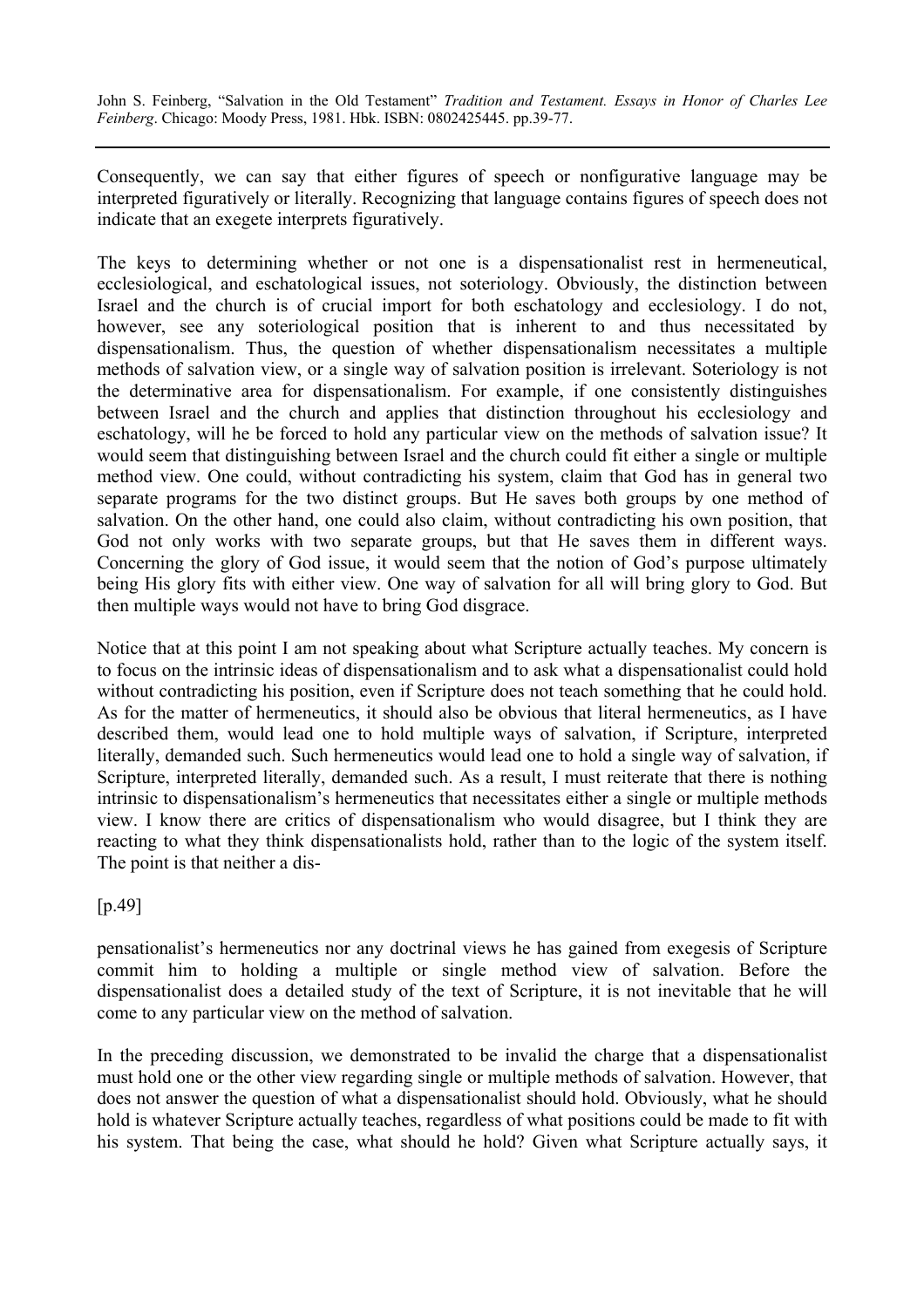would seem that a dispensationalist should hold to multiple methods of salvation if and only if Scripture, when interpreted according to literal hermeneutics as the dispensationalist understands such, teaches such a view. In view of the comments in Galatians 3:11 about the law, and in view of Hebrews 11, which teaches that Old Testament saints were saved by faith, it would seem that a dispensationalist should not hold that more than one method of salvation is taught in Scripture. Of course, the dispensationalist may be inconsistent in his hermeneutics, and in that case a multiple methods view would be understandable (but wrong). However, if he interprets Scripture by the method his system tells him to use, then he will not in fact hold to multiple methods of salvation. Happily, most dispensationalists, for whatever reason, do hold that only one way of salvation is taught in Scripture. To that view I also subscribe.

Having come to this point, we have indeed accomplished much. We have established that (1) it is the consensus of both dispensationalists and nondispensationalists that Scripture teaches only one method of salvation, that (2) dispensationalism as a system, contrary to the views of some, does not necessitate multiple methods of salvation, even though it could fit such a position, that (3) dispensationalism also fits with a single method of salvation view, and that (4) a dispensationalist, to be consistent with his foundational principle, should hold that only one method of salvation is taught in Scripture.

But what is that one method of salvation? There are many differing opinions on that subject. The disagreement does not lie in the matter of whether salvation is by faith or works. Dispensationalists and nondispensationalists agree that it is by faith. Hebrews 11 lists the great Old Testament heroes of the faith and indicates that they were saved by faith. Moreover, as one studies the list, it becomes obvious that those included represent different stages in the progress of God's revelation concerning himself and His plan of salvation. Both dispensational and nondispensa-

[p.50]

tional interpreters agree that in all ages God had graciously required of man faith, not works. Oehler states the matter nicely when he writes:

The law, by always pointing back to God's electing grace, and onward to God's just retribution, as the foundation of the righteousness of the law, presupposes faith, i.e. such a trusting submission to the covenant God as was exhibited in Abraham's believing adherence to the Divine promise. This is in conformity with that fundamental declaration, Gen. xv. 6, "He believed in the Lord, and He counted it to him for righteousness".... Accordingly the requirement of faith runs through the entire Old Testament. The leading of Israel, from the time of its deliverance out of Egypt, Ex. iv. 31, xiv. 31, comp. especially Deut. i. 32, ix. 23, and many other passages, rests entirely on faith. But in proportion as its Divine election seemed to human apprehension thwarted, and the promise of redemption forfeited, by the apostasy of the nation and the judgments thereby incurred, the more emphatically is it asserted how all-important faith was, as the root of all righteousness, and the condition on which the blessing was to be obtained. $13$ 

Faith, then, is recognized by all as requisite for salvation. But faith in what or whom? At this point opinions diverge. That divergence does not fall neatly along the lines of dispensationalism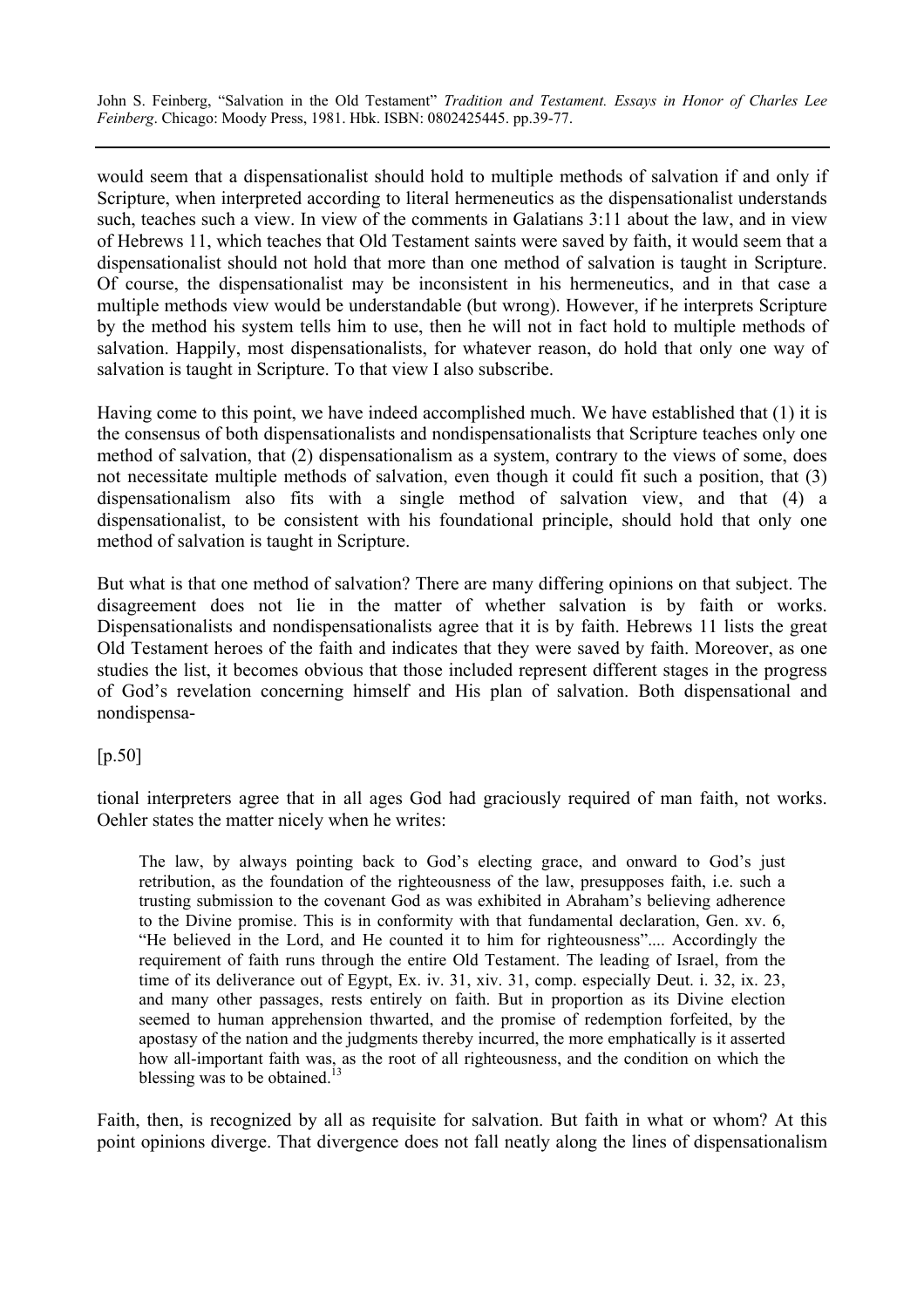versus nondispensationalism. Even those working within the same broad system of theology do not entirely agree on this matter. But there is a nondispensational approach that has many affinities to other nondispensational positions (though not identical to all such positions).

The position of Charles Hodge on this issue is most helpful, for he not only claims that faith is the key, but he also explains in detail what the revealed content of faith is at all times. Hodge begins by explaining that in all dispensations, Jesus Christ is the Redeemer. He writes:

It is no less clear that the Redeemer is the same under all dispensations. He who was predicted as the seed of the woman, as the seed of Abraham, the Son of David, the Branch, the Servant of the Lord, the Prince of Peace, is our Lord, Jesus Christ, the Son of God, God manifest in the flesh. He, therefore, from the beginning has been held up as the hope of the world, the SALVATOR HOMINUM.<sup>14</sup>

Hodge's statement is most interesting. On the one hand, I can agree with parts of it, for in a certain sense which I shall mention, I hold that, indeed, Christ is the Redeemer at all times. On the other hand, it is another thing to say that Jesus Christ is the One who from the beginning "has been held

# $[p.51]$

up as the hope of the world." If Hodge means nothing more than that Christ's work is the ground of redemption for all ages, I have no problems. If, on the other hand, the statement means that Jesus Christ has literally been the revealed content presented to men from the very beginning, I have tremendous problems. It is definitely debatable as to how much understanding there was of the full import of the prophecies about the Messiah or how much the truth about Christ's coming redemptive work was involved in the presentation of the gospel in the Old Testament. What does not seem to be the case is that men consciously believed in Jesus Christ, for we do not find until the New Testament the explicitly stated revelation that Jesus of Nazareth is the long-awaited Christ. Although it is always possible that the Holy Spirit could have revealed the truth about Jesus to an eager seeker, it seems to overlook the progress of revelation to say that knowledge of Jesus was universally or even widely known in Old Testament times. Consequently, when Hodge specifies the content of faith, he goes too far. He writes:

As the same promise was made to those who lived before the advent which is now made to us in the gospel, as the same Redeemer was revealed to them who is presented as the object of faith to us, it of necessity follows that the condition, or terms of salvation, was the same then as now. It was not mere faith or trust in God, or simply piety, which was required, but faith in the promised Redeemer, or faith in the promise of redemption through the Messiah.<sup>15</sup>

Although I would not want to deny that God revealed as early as Genesis 3:15 that One would come to take care of the sin problem, I find it very hard to accept the notion that the promise of redemption through Jesus Christ was so clearly understood or so exclusively held to be the sole revealed content of God's method for handling sin, as Hodge seems to think. It seems that those who hold this view are so concerned to uphold the unity of God's redemptive program that they do not entirely do justice to the truth of the progress of revelation. Moreover, if there were no other way to uphold the unity of God's redemptive work, I suspect I would be drawn to this view,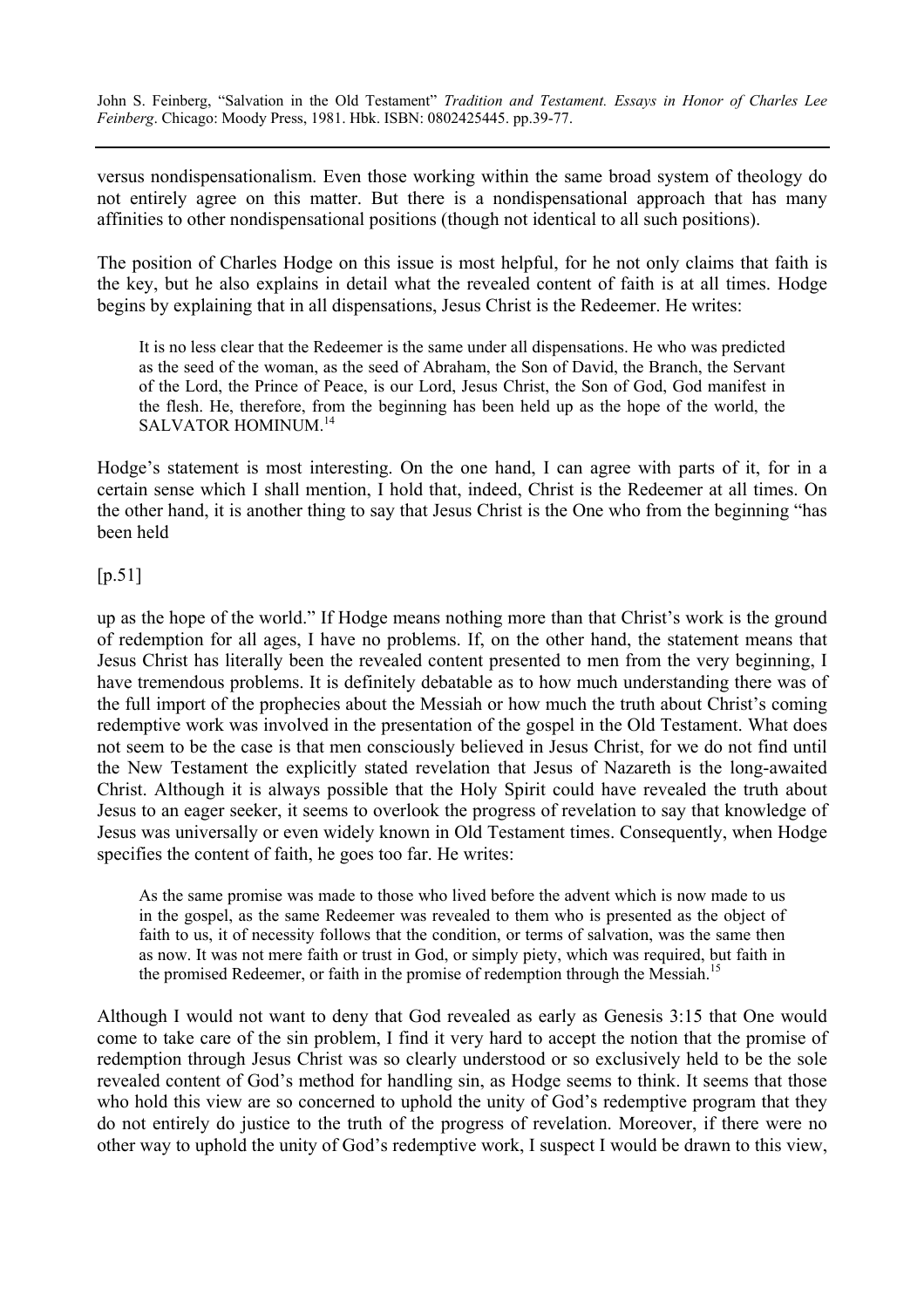but as I shall point out, there seems to be a satisfactory way to uphold the unity of redemption without weakening the truth of progressive revelation.

Some might object that Old Testament believers obviously knew the truth about Christ, in light of passages like 1 Peter 1:11-12 and Hebrews 11:13. At the outset, let me make two points. First, I am not denying that God could have revealed the truth about Jesus to Old Testament saints. But I doubt that He did on any widespread basis. The passages in ques-

[p.52]

tion do not state that He did. Second, even if someone like Hodge is correct, and even if the dispensationalist agrees with Hodge, I do not see that such an eventuality would necessitate abandoning dispensationalism. Since dispensationalism is not about whether Christ was the revealed content of faith in the Old Testament, a dispensationalist can certainly hold that He was, without having to surrender his dispensationalism.

Now, what does 1 Peter 1:10-12 actually say? According to verse 11, the Old Testament prophets wanted to know what the Holy Spirit was revealing about the kind of time (*poion kairon*) it would be and the kind of events there would be (*tina*), when the Holy Spirit informed them of the sufferings of the Messiah. What is obvious from this verse is that Old Testament saints did know about a coming suffering Savior. No one disagrees that such information was available. But it seems erroneous to conclude on the basis of this passage that they knew that Jesus of Nazareth would be that suffering Messiah. In verse 12 we are told that in response to their questions, the prophets learned essentially that the time of fulfillment was not their own time. They were prophesying of things that would occur in the lifetime of others. Certainly, there is no statement to the effect that they were or were not informed that the Messiah would be Jesus of Nazareth. They may have been so informed, but 1 Peter 1:10-12 neither proves nor disproves that. Arguments from silence are consistent with everything and consequently prove nothing.

When we turn to Hebrews 11:13, we find a similar case to that of 1 Peter 1:10-12. The verse speaks of many Old Testament saints who, through the time of Abraham, died without seeing the promises of God fulfilled, though they were aware of those promises. Considering the promises made through the time of Abraham, it becomes clear that God had revealed that some day a redeemer would come to put away sin. It is not stated that the redeemer would be Jesus of Nazareth. Consequently, it would be entirely possible for the saint to see the promises, as verse 13 says, and still not know about Jesus. It would also be possible that he had been told about Jesus. But Hebrews 11:13 does not say whether these saints in fact did or did not know about Jesus of Nazareth. Again, the argument from silence is inconclusive.

In summarizing this matter, Payne's comments are helpful in gaining a proper perspective of the issue. Payne writes, "Union with Christ is the only way of salvation; and 'Christ in you, the hope of glory,' was a 'mystery' that was hidden to the Old Testament saints (Col. 1:27) only in respect to the exact knowledge of the Savior's Person, and not in respect to its practical efficacy.<sup>16</sup> Though I cannot fully agree with Payne's perspective on the relation of union with Christ to the Old Testament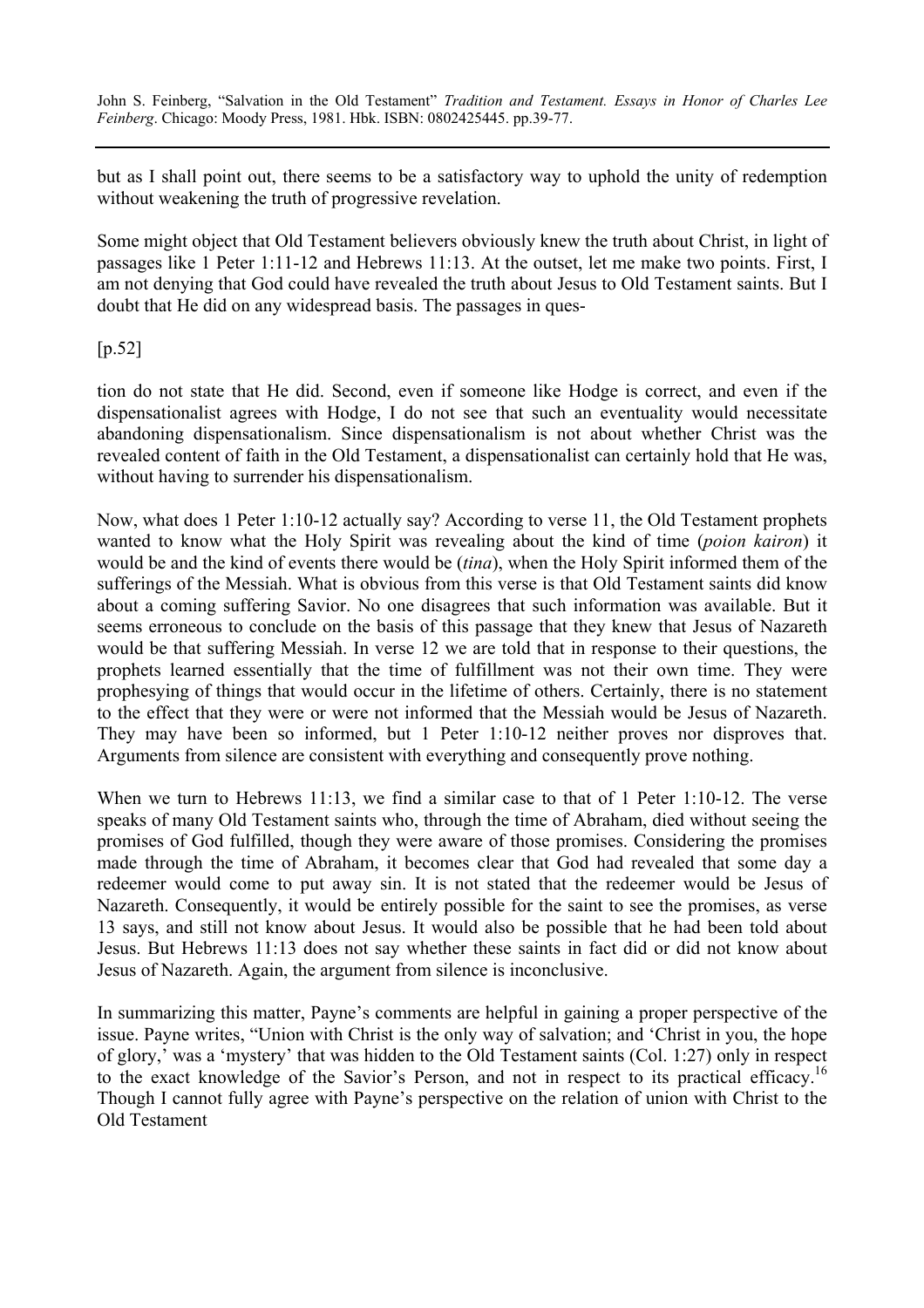# [p.53]

saint, I agree with his comments about knowledge of Jesus in the Old Testament.

The basic objection to a position like Hodge's is that it does not seem to pay adequate attention to the implications of progressive revelation. Consequently, the Old Testament saint seems to be granted more revelation and more understanding of revelation than Scripture seems to indicate he actually had.

#### **THE IMPLEMENTATION OF SALVATION**

Is it possible to give proper weight to the progress of revelation without fragmenting the redemptive plan of God to the point of claiming that God operates according to multiple ways of salvation? I should like to argue that a commitment to allowing the truth of progressive revelation to hold its full weight does not necessitate a subscription to multiple methods of salvation. In order to support this claim, I shall present what I take to be God's one method of salvation, operative throughout Scripture. At the outset, it would seem to be crucially important to understand that though God always uses the same method of saving men (the point which preserves unity of redemption and of the redeemed), what He reveals about that method is progressively amplified and necessitates changes in the way the believer expresses the fact that he has appropriated God's one method of salvation (the points that allow for the diversity demanded by progressive revelation). The full import of this statement will be understood as I unfold what I take to be God's method of salvation.

In attempting to set forth God's plan of salvation, it is essential to recognize initially that at all times in history salvation must begin with God's gracious activity. Paul's statement in Ephesians 2:8 that "by grace are ye saved," is true of every believer, regardless of the dispensation in which he lives. The major reason that salvation must be a result of God's gracious activity lies in the condition of man. God demands absolute righteousness of any creature who would be saved. But no one except Christ ever met such standards (Psalm 14:3; Rom. 3:10-12). The problem is complicated by the fact that not only is no one righteous, but that no one even has the ability to live a perfectly righteous life (John. 1:13; 3:5; 6:44; 8:34; Rom. 7:18, 24; 8:7, 8; 2 Cor. 3:5; Eph. 2:1, 8-10; Heb. 11:6). Given man's inability to do right in God's eyes (man's problem ever since the Fall), if God were to deal with men in strict justice alone, no one would be saved. Thus, since God has chosen to save men, He extends divine grace toward them. The ways in which such grace expresses itself may vary at different times, but what is constant is that God's method of salvation is always a grace method, never a works method.

[p.54]

God works, then, in a gracious way to save people. But how does He express that grace? In other words, what specific gracious thing(s) has God done to save men? In order to understand God's gracious dealings in saving men, it would seem helpful to make and explain some key distinctions.17 I should like to distinguish between the basis, or ground, of salvation, the requirement for salvation, the ultimate content of salvation, the specific revealed content of salvation to be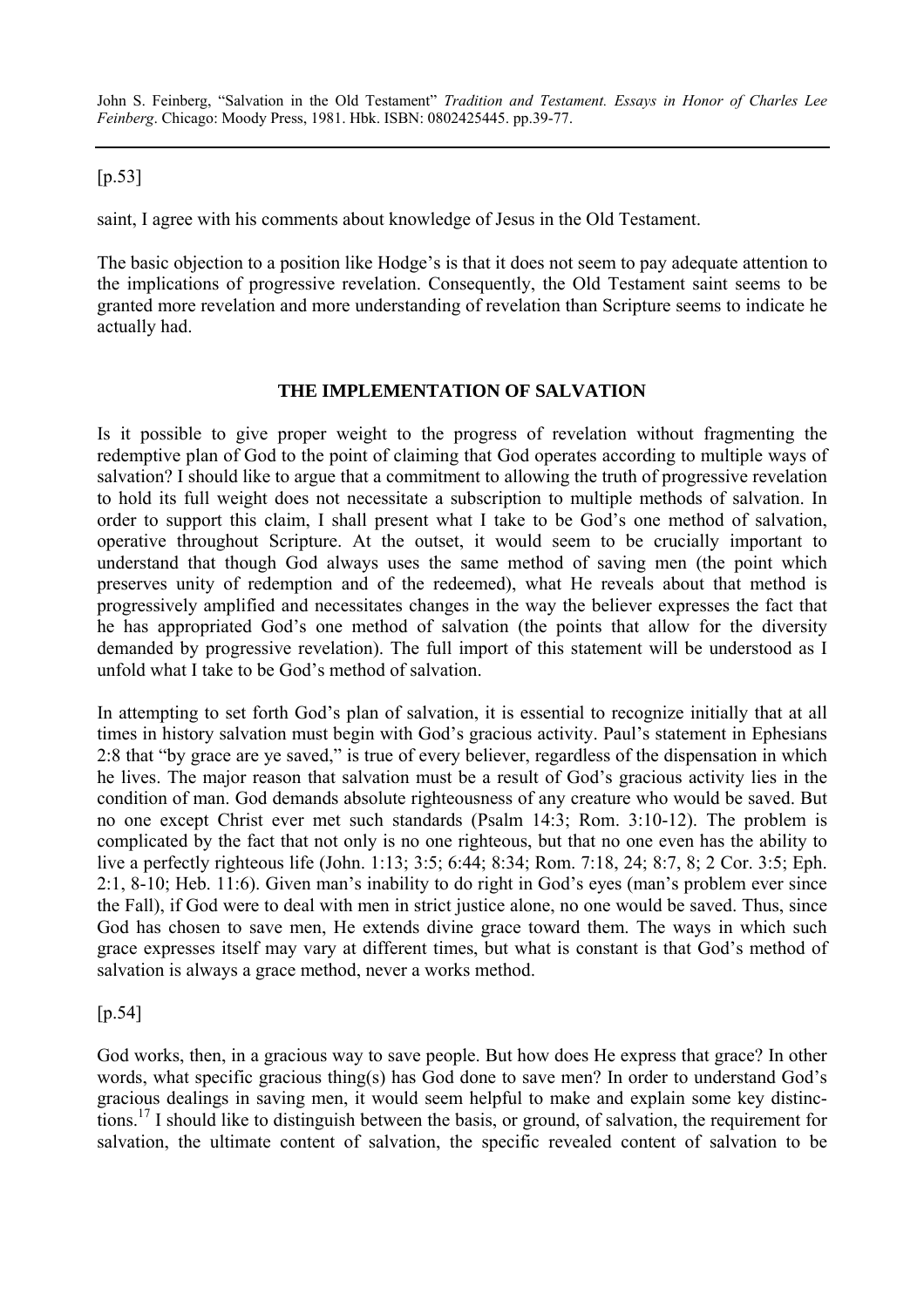accepted, and the believer's expression of his salvation. The first three are constant throughout all dispensations, whereas the latter two change. This approach, as we shall see, allows for unity of salvation without ignoring the progress of revelation and God's different administering orders for the world. It should also be noted that the first item deals with the objective work of God which provides and pays for salvation so that it is available to be offered, whereas the latter four focus on items involved in the subjective application of salvation to the believer and his life as a believer.

# **BASIS, OR GROUND, OF SALVATION**

God has graciously acted in an objective way so that man can be saved. What He has done constitutes the basis, or ground, of salvation. In other words, because of this act, God can extend salvation to men at all times. The basis of salvation is nothing other than God's gracious provision of the death of Christ. The reason that Christ's death must be the basis is stated in Leviticus 17:11, according to which blood must be shed, if there is to be atonement for sin (cf. Heb. 9:22). But not just any blood fully and finally removes sin. If so, one could argue that the blood of sacrificial animals fully and completely removes sin. However, the writer of Hebrews explicitly states that the blood of bulls and goats could not take away sin, for only the blood of Christ could do that (Heb. 10:4ff.). The implications of this verse for the significance of Old Testament sacrifices will be discussed more fully later. At this point, suffice it to say that the verse implies that animal sacrifices could not in any dispensation be the ultimate basis for God's removal of sin. Moreover, there is no indication whatsoever in Scripture that the blood of a human being would atone for sin. Therefore, since God demands the shedding of blood for removing sin, and since no human or animal blood will suffice to atone for sin fully, the ultimate ground, or basis, upon which God can offer salvation at any time in history has to be the sacrifice of Christ.

Christ's sacrifice is the ground, but what does that involve? First, it does not mean that at all times in human history the death of Jesus Christ was already a historical fact. Though God decreed the event prior to history, it still had to be accomplished within history. It did not become a historical fact until it actually occurred. Second, claiming that Christ's

 $[p.55]$ 

death is the ground of salvation does not mean that at all times in history God had revealed that the death of Jesus of Nazareth is the sole basis for granting salvation. It is most unlikely that anyone knew that before His advent. Progressive revelation must be given its due. What is meant by saying that Christ's death is the ground of salvation is that from God's perspective, the sacrifice of Christ is the objective act on the grounds of which God offers salvation in any age. In trying to understand how this can be so before the event occurs historically, we must distinguish between God's perspective and man's. God has known about Christ's death from all eternity. Since He decreed it, it was an accomplished fact in His thinking long before it was an accomplished fact in history. Because God knows that the deed will be done (since He decreed it), and because He sees all of history (including the completed work of Christ) at once, God can grant man salvation, even before the sacrifice is performed in history. There could never have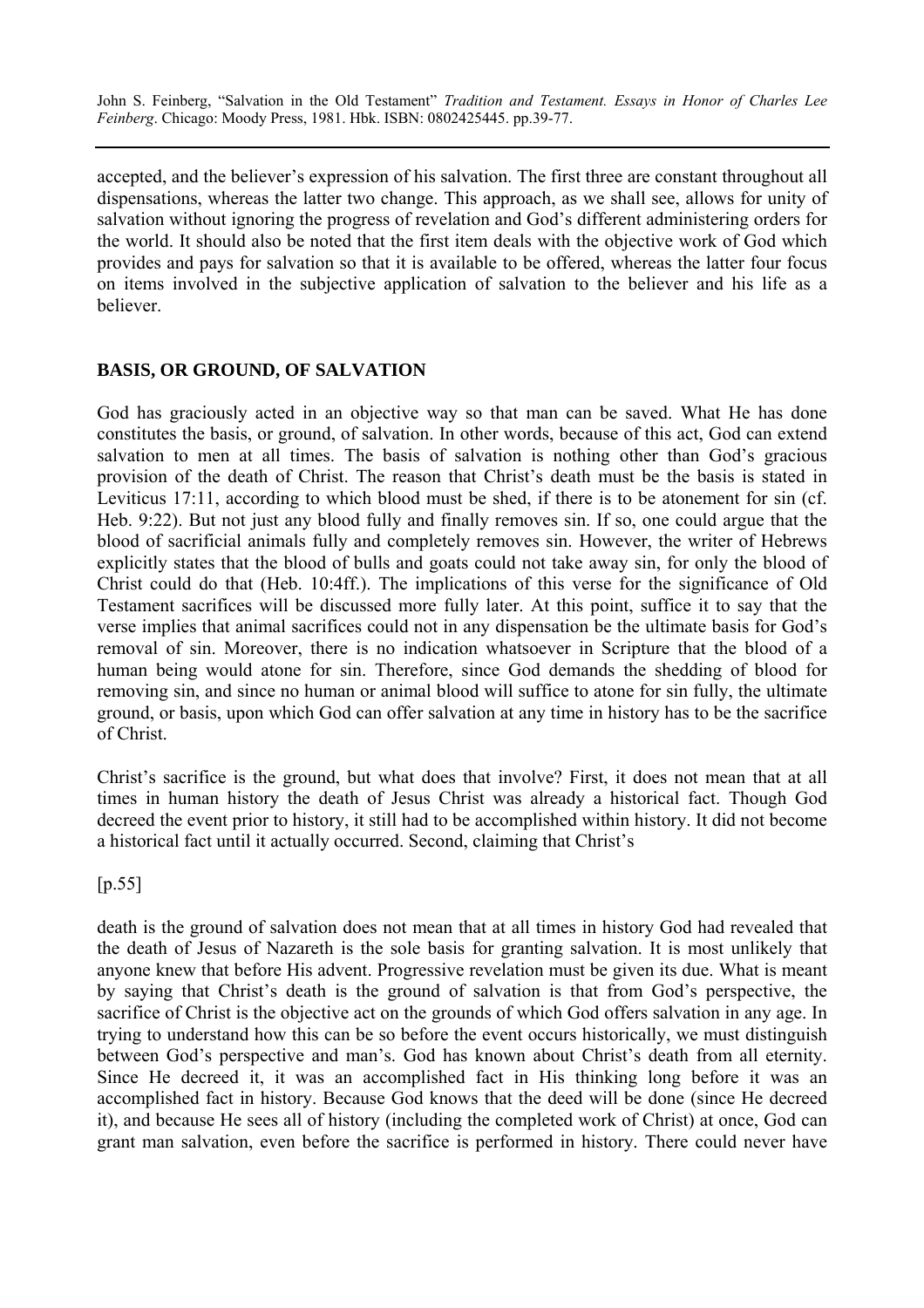been a time in human history when God would learn that He had been mistaken about the fact that Christ would sacrifice Himself for sin. Although there is no past, present, or future for God, He, as an omniscient being, cannot help but know what is past, present, and future for the creatures He has made. Thus, God always sees Christ's work as an accomplished fact. But before it was done within history God knew that the death of Jesus Christ had not been accomplished in history. Man, limited by his human perspective, did not know about the atoning work of Jesus Christ until God revealed it and then accomplished it within human history.

In sum, in order to gain a proper perspective on this matter, one must avoid two mistakes, both of which involve confusing God's perspective with man's. The first error is thinking that God neither knows nor sees any more than we do. The people of the Old Testament era did not know that Jesus was the Messiah, that Jesus would die, and that His death would be the basis of salvation. But that is not to say that God did not know. God did know at all times that Christ's death was as good as accomplished. Consequently, He could grant salvation on the basis of it. The second error comes from assuming that because God understood the full import of the death of Jesus and granted salvation on the basis of it, everyone in the Old Testament also must have had that information and must have understood it. I see no reason that God's knowledge and man's must have coincided on this issue before Jesus. I see no indication that at all times God's and man's knowledge of these matters totally coincided.

# **REQUIREMENT OF SALVATION**

This refers to what is required of man in order for him to be saved (although God enables man to do what he does). It does not refer to what

[p.56]

God must do either objectively or in the subjective application process in order for man to be saved. Scripture is very clear that no one is saved by attempting to perform a good act in his own power. In fact, no one on his own is capable of an act that is righteous in God's eyes (Psalm 14:3; Rom. 3:10-12). It is certainly doubtful that even Adam, before the Fall, totally on his own without any divine enablement was capable of performing any act of moral good in God's eyes. When Adam did act on his own, he committed the first sin (Gen. 3). Not only is it futile to attempt to gain salvation by good works in general, but as Scripture teaches clearly even complete adherence to the Mosaic law (difficult as that would be) would not justify anyone (Gal. 2:16; 3:11). Performance of religious rites simply for the sake of the rite will not save anyone, for God desires something else (Psalm 51:16-17). According to Scripture, the sole requirement for salvation is that man exercise faith in the provision that God has revealed. Faith is not to be considered a meritorious work on man's part, for Scripture affirms everywhere that faith, as all of salvation, is God's gift to man (Eph. 2:8; Rom. 6:23; 2 Tim. 2:9). There is no question that faith is clearly taught as the sole requirement for salvation in the New Testament. Equally clear is the message that faith was the only prerequisite during Old Testament times. Even if one were to miss that point from a study of the Old Testament, he could hardly miss the explicit teaching in Hebrews 11 on what men in the Old Testament period did to be saved. God always requires that man respond in faith to whatever He reveals concerning salvation.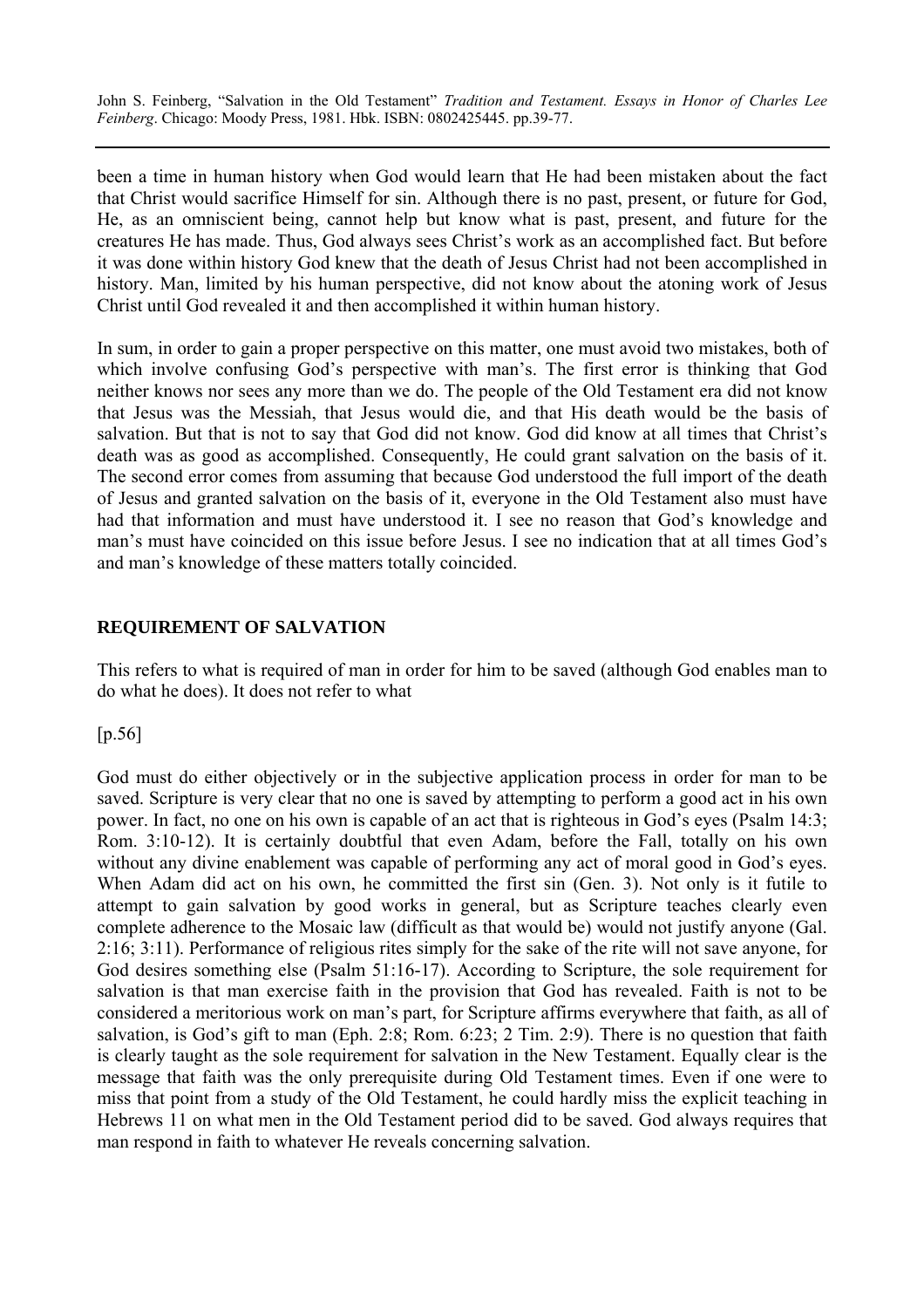# **ULTIMATE CONTENT OF SALVATION**

Scripture is very clear about this matter. The ultimate object of faith in any and every age is God Himself. The ultimate issue at any time in history is whether a man will take God at His word and exercise faith in the provision for salvation which God reveals. The message of Hebrews 11 is again instructive, for it repeatedly emphasizes that each hero of faith did what he did because of his faith in God (cf. Rom. 4:3). Moreover, it is interesting to note that the prophets do not call the backslidden people to return to the sacrificial system or even to a renewed belief in the promises of God. Instead, the plea is to return to God (Jer. 3:1, 12, 14, 22; 4:1; Ezek. 33:11; Hos. 12:6; 14:1; Joel 2:12 are examples of the prevalence of this message in the prophets).<sup>18</sup> Clearly, whatever religious rites, good works, and so on a person might begin or resume, and whatever promises he might reaffirm, the repentant sinner was ultimately turning or returning to God. In all times, He is the ultimate object of faith. Even today when we ask men to believe in Jesus Christ as their personal savior, we are asking for an ultimate commitment to God. He is the one who has

 $[p.57]$ 

revealed that salvation is available through faith in Christ. Moreover, a rejection of Christ constitutes a refusal to believe God's word about Christ; it is a rejection of God Himself.

#### **SPECIFIC REVEALED CONTENT OF SALVATION**

All the items discussed so far have remained constant as the dispensations changed. But not everything in regard to salvation is constant. It seems clear that the specific revealed content to be believed changes at various times in history. One may believe that at all times men have believed in Jesus of Nazareth, the Christ, for salvation. But still he cannot deny that at various times God has given more information than previously specified about that Christ. For the one who does not hold that men at all times have consciously known about and believed in Jesus, the conclusion that the specific revealed content changes is especially clear. There are several key points in connection with this matter.

First, it is important to remember that since in each economy the content is what God has revealed, belief in the content for that age is belief in the ultimate object of faith, God. The believer is ultimately trusting God when he responds positively to the truth for his dispensation: believing in the promises (age of promise), agreeing that God will forgive and cleanse the sin of the one who in faith offers sacrifice (age of law), or placing his faith and trust in Jesus as Savior (age of grace). Thus, it is not, for example, the performance of the sacrifices or a belief in the sacrificial system per se that saved someone living under the Mosaic law. Instead, what saved a person then was a commitment to the God who had revealed that sin was to be expiated through sacrifices made in faith that God would give atonement. Therefore, in agreeing to respond positively to the specific content for any given age, the believer was ultimately responding to the God who revealed the content. Romans 4:3, for example, says that Abraham believed God, and it was counted to him for righteousness. Of course, someone might respond, "He believed the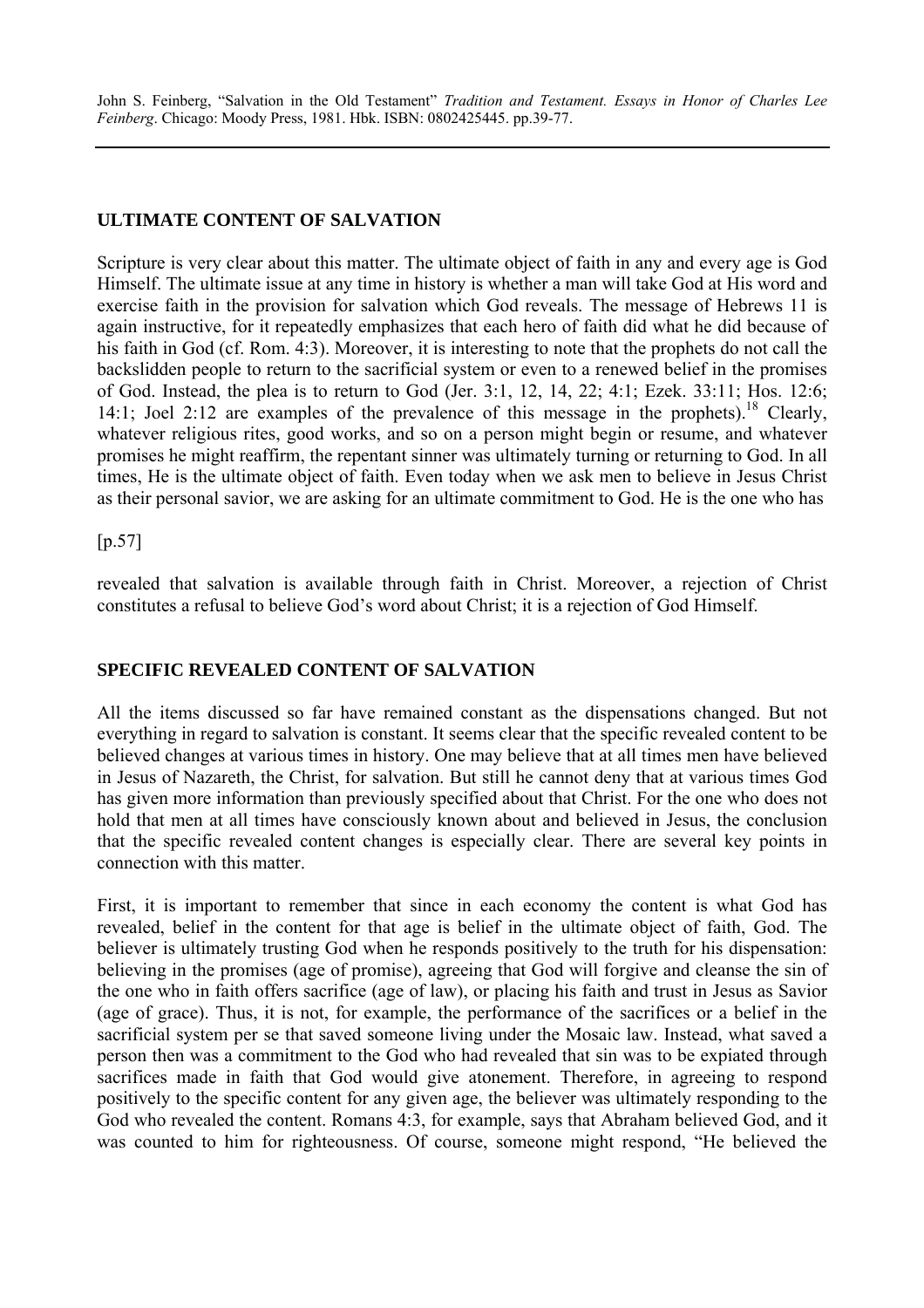promises, didn't he?" Certainly, he did, but the point is that in doing so, he was believing the God who gave the promises.

The second point about the content of revealed truth is especially important. The content of faith is cumulative throughout Scripture. This should not seem strange in view of progressive revelation, but nonetheless, it needs explanation. There must be a message at all times (a gospel, so to speak) which tells men about God and His plan for salvation and urges them to respond. From the beginning through the time of the law, the information that God had revealed about salvation (information that could have been put into a message, even if it never was in terms of all it involved) was cumulative as revelation progressed. This means that an

[p.58]

individual was not to ignore whatever God had said about Himself and His method of salvation in previous ages. (The amplification of revelation might require that man express his faith in different ways. However, that is a different matter that I shall discuss shortly.)

Thus whatever God has presented to be believed in one age may be amplified and/or supplemented in another age, but it is not canceled. For example, the person responding in faith for salvation under the Mosaic law is also responding to the God of the promises to Abraham, the God of the Exodus, the God of the Noahic covenant. Consequently, the believer living in the time of the Mosaic law is not to ignore that a reason for believing in God is that he has given certain promises to Abraham that are also applicable to the one under law. He may emphasize in his thinking what God has done for Israel most recently, but whatever God had said and done previously is not unimportant. All are reasons for faith. Even if the believer did not understand that he was committing himself to the God who had done all these things and revealed all these things about Himself in the past, nonetheless, he was making a commitment to such a God. It makes no sense to say that someone living in the time of Abraham, for example, believed the content of the promises, but that nothing else God had ever said was part of the content. Moreover, Galatians 3:12ff. states clearly that the promises that Abraham believed were not and could not be annulled just because God revealed the law to Israel (Gal. 3:16-17). These are just some examples in support of my contention that the content of faith during the Old Testament times was cumulative.

The advent of the age of grace maintains a certain continuity. What the Old Testament pointed toward is fulfilled in Christ. When a person believes in Christ as Savior, he is committing himself (whether or not he recognizes it) to the God who brought Israel out of Egypt and the God who gave the Mosaic law. It is the same God, and thus, the specific content of faith can be seen to be cumulative throughout the whole of Scripture. The emphasis in the age of grace is, of course, on what God has done through Christ. In fact, the gospel message may not even include a comment about what God had done for Israel in the past. However, since what God has done through Christ is the culmination of what He had done and said previously, the believer during the age of grace is committing himself to the God of the promises, the God of the Exodus, the God of the Mosaic law, and the God and Father of our Lord Jesus Christ, even if the believer, when he responds, does not understand that, since the emphasis of the message is on Christ.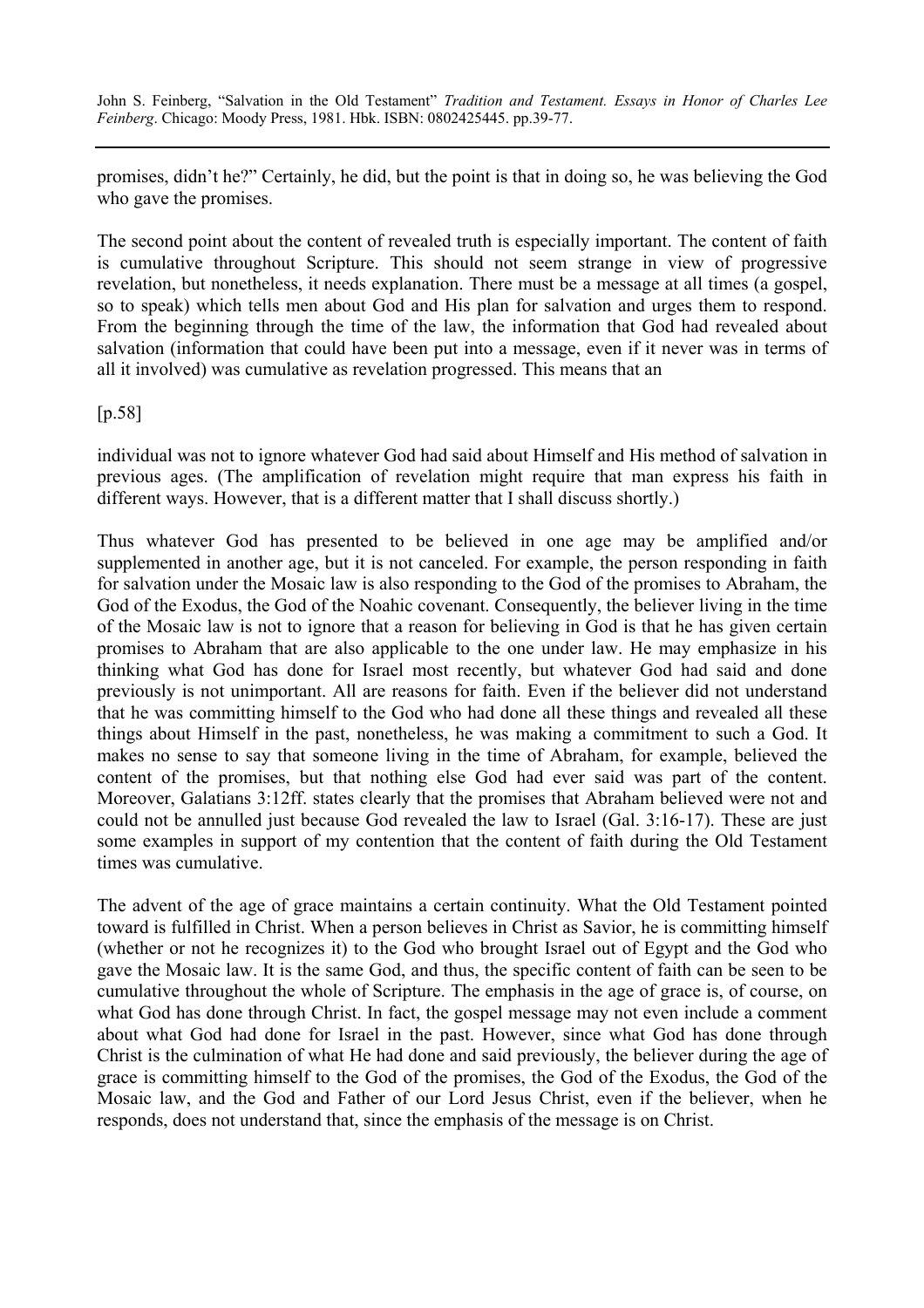An example of a message that included a rehearsal of all God had done in the past is Stephen's speech (Acts 7). Granted, the speech was an indictment against his listeners. But the indictment is so strong because

[p.59]

Stephen appeals over and over to what God had done for Israel throughout history and to Israel's refusal to believe him. Stephen completes his indictment by pointing to the fact that this same God whom Israel had rejected has now sent Christ. Just as they should have trusted God in the past but did not, so they were in Stephen's time rejecting God and His Messiah. Stephen's speech met a negative response. Nonetheless, the cumulative emphasis of his speech seems most instructive in regard to the matter before us.

# **OLD TESTAMENT SACRIFICES**

In order to understand the idea of cumulative content more fully, we must know what that content was. Two broad strands run throughout the Old Testament content presented to man as the reason for placing faith in God.

First, the entire Old Testament (viewed as comprising several dispensations or not viewed dispensationally at all) teaches that blood sacrifice is of utmost importance in order for man to maintain a right standing before God. (The exact soteriological relevance of these sacrifices will be discussed later.) This teaching appears before Leviticus 17:11. As early as Genesis 3:15, it is seen that someone must die in order ultimately to defeat sin. The theme of sacrifice is continued in Genesis 3:21. God covered Adam and Eve with animal skins. Obviously, animals had been killed to provide this covering. In Genesis 4, Abel's blood sacrifice was acceptable to God, whereas Cain's offering was not. It seems that Cain demonstrated disbelief in refusing to bring a blood sacrifice. In view of Genesis 3:21, the information about blood sacrifice would have been available to Cain. He chose to ignore it and thereby expressed his rejection of God and of his method of coming to Himself. During the time of Noah (Gen. 8:20), sacrifices were still important. God did not abrogate that revelation. Certainly, during the time of Abraham, sacrifices were of crucial importance in man's relation to God. We see Abraham sacrificing to God on various occasions (e.g., Gen. 12:7-8; 13:3-4). The Abrahamic covenant itself was ratified with Abraham as God passed among the pieces of the sacrifice on the altar (Gen. 15). In subjecting Abraham to the ultimate test of his faith, God requested him to sacrifice his son Isaac (Gen. 22, a passage that beautifully prefigures Christ's sacrifice). When God redeemed Israel from Egypt, a lamb was slain, and its blood was applied to the doorposts of the houses. Clearly, during the age of promise, sacrifices were significant. With the giving of the Mosaic law, sacrifices were still important. The system of sacrifices became more elaborate, as the kinds of sacrifices to be given and the uses of such sacrifices were

[p.60]

delineated. Finally, during the time of law it became more clearly evident that a person would have to be sacrificed for sin (Isa. 53; Dan. 9:24-26). God's suffering servant, the promised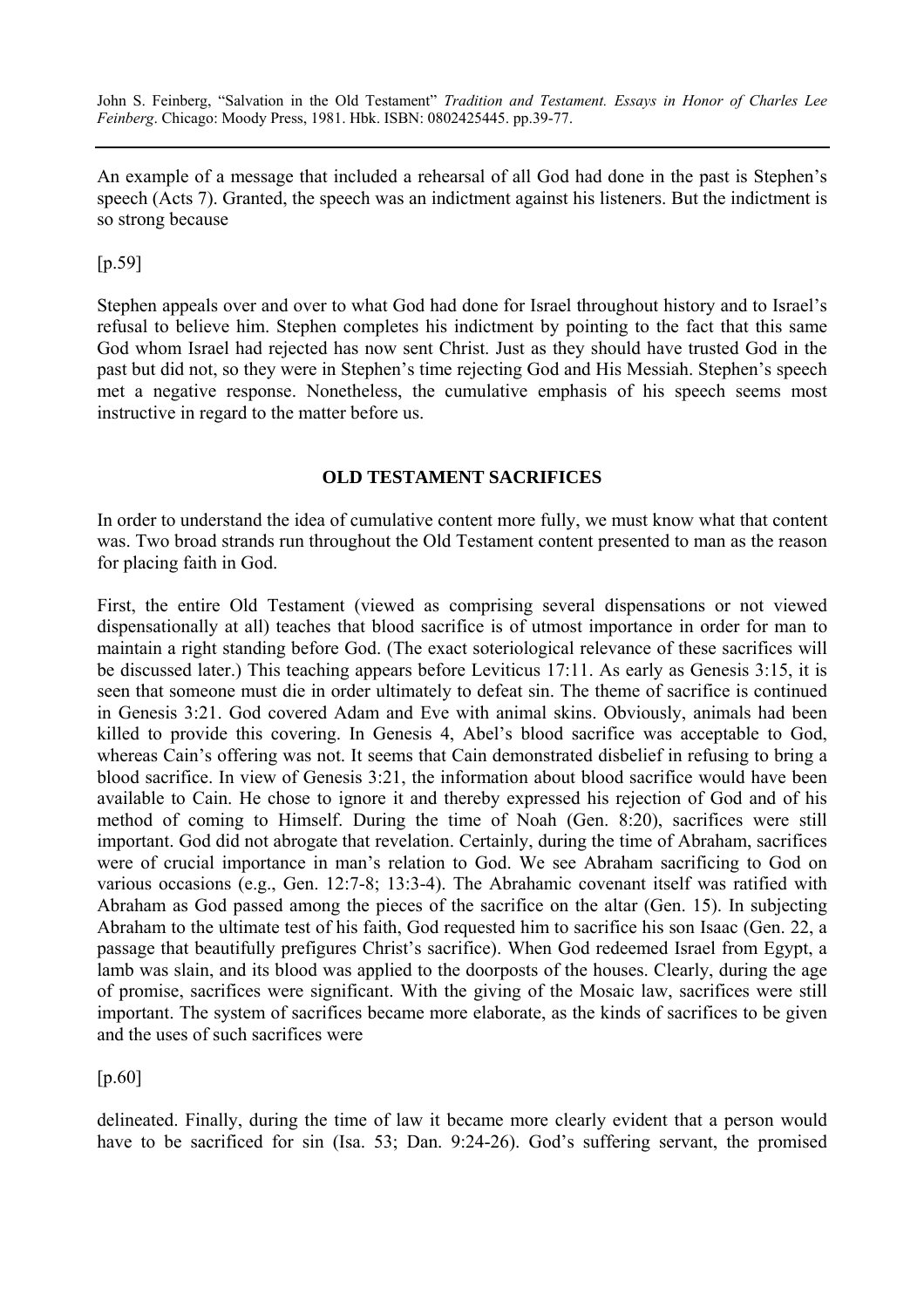Messiah, would have to die for the sins of His people (cf. Dan. 9:24-26—commentators generally agree that in order for the things mentioned in verse 24 to be accomplished, Messiah the prince would be cut off, as mentioned in verse 26).

In addition to the theme of sacrifice, there is the theme of promises. Some promises concern salvation from sin and thus overlap the theme of sacrifice. Others are of a national, political, and social nature. Walter Kaiser has argued that the theological center of the Old Testament canon is the notion of promise.19 One can hardly read Kaiser's work and not be convinced that the concept of promise is crucially important for the whole of Old Testament life.

Thus we see that in each period of the Old Testament economy, the specific content revealed for men to believe involved truths about sacrifices and promises. The change of dispensations did not abrogate existing promises but rather supplemented and amplified them. Passages such as Genesis 3:15-16, Genesis 9 (Noahic covenant), Genesis 12 and 15 (Abrahamic covenant), Deuteronomy 28-30 (Palestinian covenant), 2 Samuel 7 (Davidic covenant), and Jeremiah 31 (New Covenant) show that even though dispensations changed, God did not abrogate His promises. He amplified and clarified them.

Promises were not only important in terms of believing that in the future God would do what He promised. They were also important from the standpoint of past fulfillment. The ways God had demonstrated His faithfulness in the past formed a basis for trust in Him for salvation and for fulfillment of promises in the future. Paul states very clearly that the giving of the law did not nullify the promises made to Abraham (Gal. 3:16-17). God's revelation concerning His promises is cumulative.

The specific content to be believed, then, was cumulative, and it was composed of two major components: sacrifice and promise.<sup>20</sup> The believing Jew, therefore, whether he understood what he was doing or not, was committing himself to the God of the promises, the God who had faithfully formed the nation of Israel and brought her out of Egypt and into the land, and the God who had revealed all along that sin could be atoned for by means of blood sacrifice. This is what it means to say that the content of faith in the Old Testament is cumulative. The person who committed himself in faith to that God, and all that He had revealed about His saving and keeping power, was saved.

But only since the time of Jesus Christ has the revealed content to be believed coincided entirely with the basis, or ground, of faith. During the age of grace, God has revealed the fulness of salvation through the shed

#### [p.61]

blood of Jesus Christ (the basis of salvation in any age). Neither God's acts in history nor His revelation concerning His acts had given man the complete content about Christ. We must be careful not to think that during the Old Testament economy it was necessary to accept the content over and over again to be saved. For example, one might think that since during Old Testament times a sacrifice was required for each sin, the person was being saved with each sacrifice. As we shall see, such a view is a misunderstanding of the function of Old Testament sacrifices as well as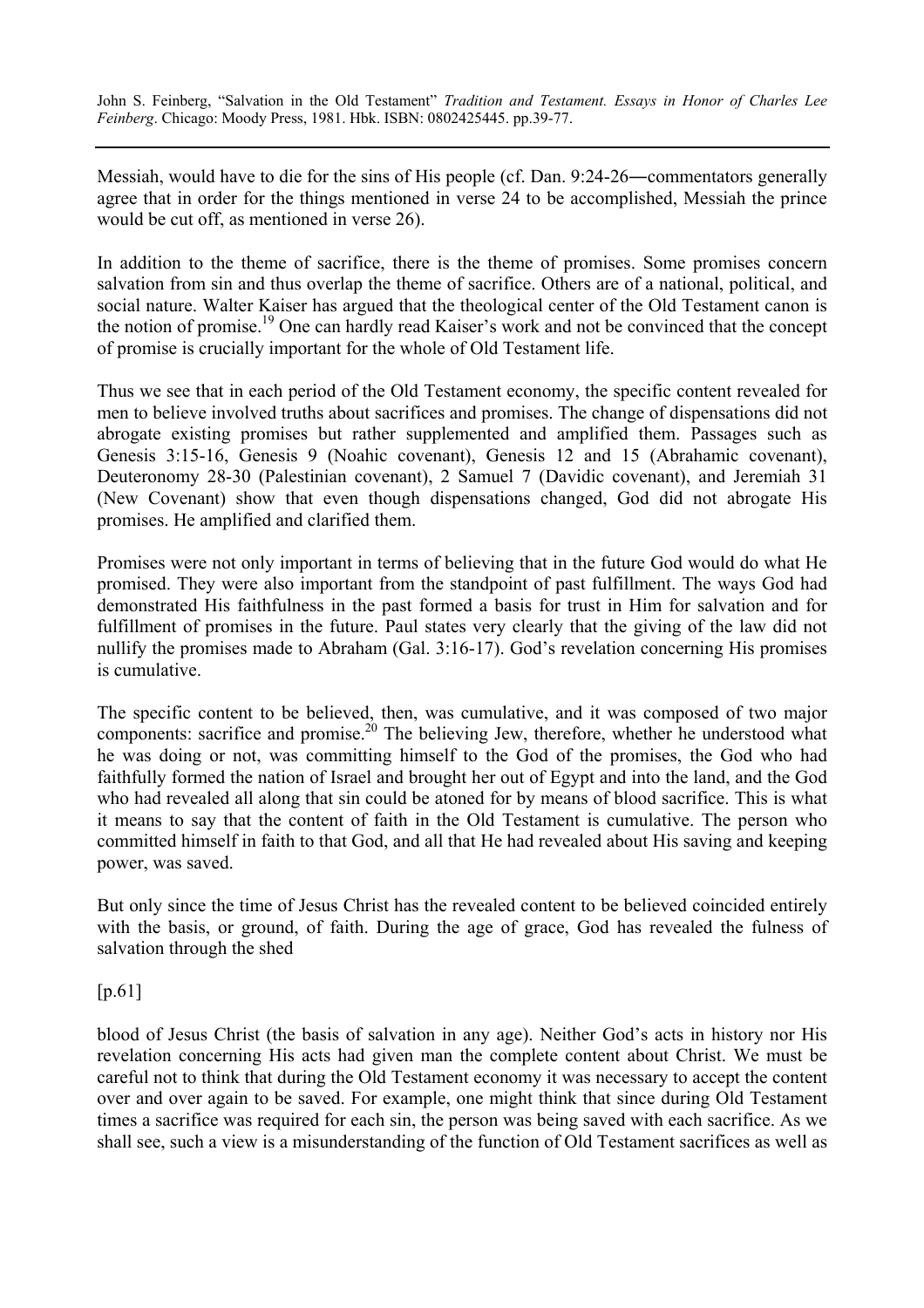a confusion of the requirement for salvation with the expression of faith that a saved person would make. Moreover, merely doing sacrifices never justified anyone. What did justify the repentant sinner was a one-time commitment to the God who had revealed that sin was to be atoned for by blood sacrifice (as well as whatever else He revealed for that economy). The Old Testament believer might fall out of fellowship with the Lord and need to return to Him, but there does not seem to be an indication that once a person was saved he could lose that salvation and needed to be saved over again.

# **BELIEVER'S EXPRESSION OF SALVATION**

Just as the specific content of faith changes as revelation progresses (the content is cumulative), so there is an aspect of change in regard to the fifth element of salvation, the believer's expression of his salvation. It is crucially important not to confuse this element with the requirement for salvation. The requirement (faith) confronts a nonbeliever as he contemplates God's message of salvation. The specific expression of faith confronts the believer as he contemplates how he is to live out the salvation he has already been given. It is his way of responding to God in obedience as evidence that he has already believed.

The believer's expression of faith must take into consideration at any given point in history three kinds of elements. First, elements that are constant, such as the moral law. Since the moral law reflects the nature of an unchanging God, it, too, is always binding. Thus, at all times, a believer is to express the fact that he is saved by adhering to the moral law. Such adherence will not save him; but it will provide evidence that he already has met the requirement of salvation. Second, in any given age, there seem to be elements that conclude with a given age. A good example of this is the bringing of animal sacrifices. Through the time of the Mosaic law, the offering of such sacrifices was important as the believer expressed his trust in God. However, with the advent of the age of grace, the believer no longer expresses his devotion to God through bringing animal sacrifices. There are ways by which he can receive cleansing from sin as a believer and express his devotion to God, but animal sacrifice is not one of

#### [p.62]

them. Finally, there are items in the believer's expression of his faith that commence in a given age. For example, in the age of grace the believer can express his obedience to the Savior through observance of the Lord's Supper and baptism. Before the age of grace, such expressions of faith were not open to the believer.

A final point in regard to the expression of faith is simply to reiterate that though it may change from one age to another, it does not entail a change in God's one method of saving men. How could it, since it has nothing to do with what God and the nonbeliever do in order to bring the nonbeliever to the point of (in New Testament terms) conversion, regeneration, and justification? In the previous pages, I have suggested what I take to be God's one method of salvation as taught by all of Scripture. Even the items that vary from one dispensation to the next (specific revealed content of faith and expression of faith) do not necessitate multiple ways of salvation. Moreover,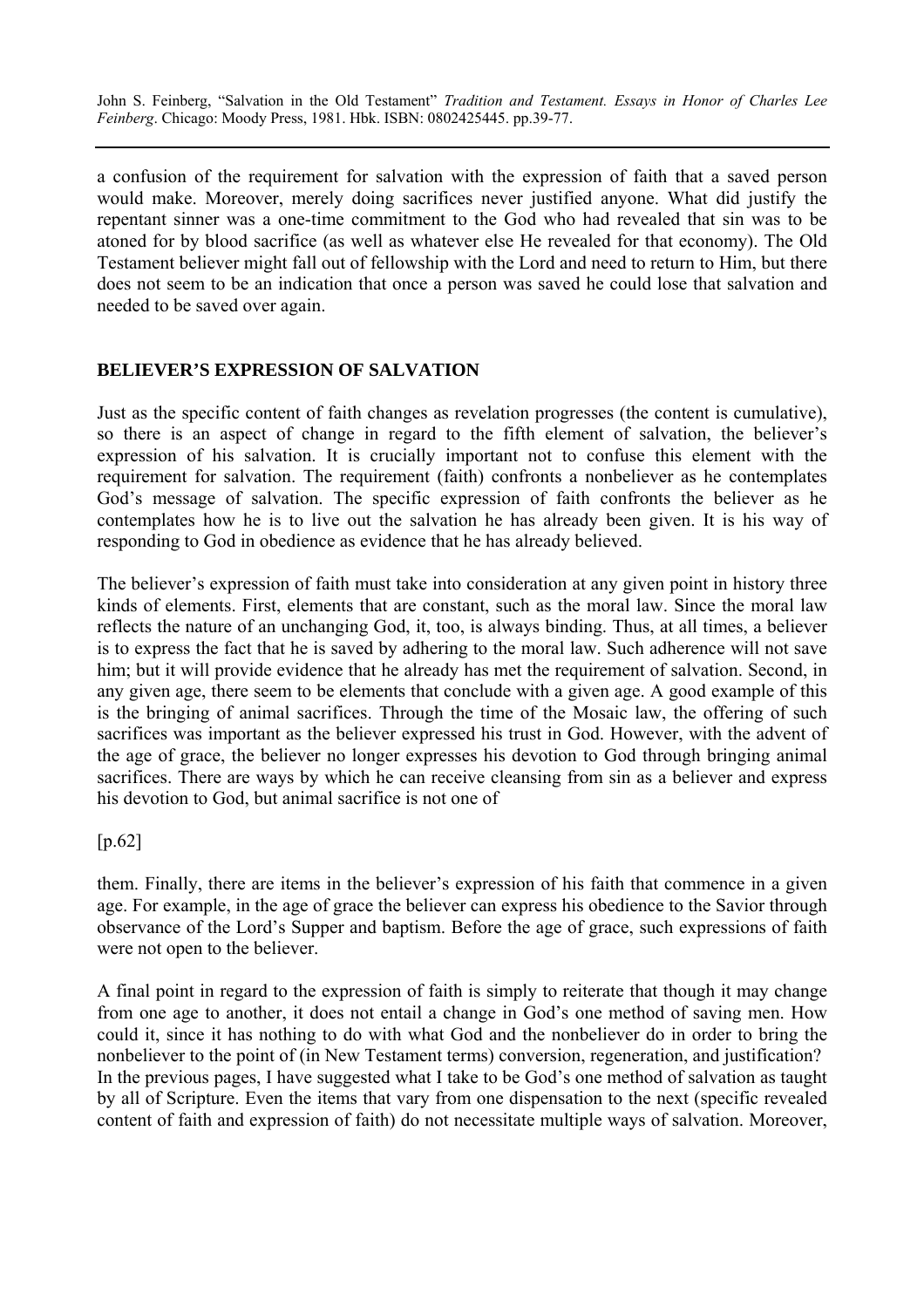it seems obvious that one could hold the kind of position I have espoused and remain a consistent dispensationalist. Nothing mentioned seems to contradict anything essential to dispensationalism.

Our discussion so far has stressed the unity in God's method of salvation. But is anything different (besides the items mentioned) about being a believer in Old Testament times, as opposed to New Testament times? Certainly the method of salvation is the same, but is everything else equal as well? This question is important for a proper understanding not only of the two testaments, but also for a proper conception of the distinctions between biblical Judaism and biblical Christianity. Moreover, in specifying the differences between the two, we want to be careful not to contradict what has just been presented, that is, we do not want to derive differences that will necessitate multiple ways of salvation, since it has already been argued that God uses only one way. What, then, seem to be the key differences?

The first and obvious difference is that the content of faith presented to the believer and the expression of his faith differ, as has been noted. Second, the believer's relation to the law has changed (an aspect of the change particularly involved in the expression of his faith). The Mosaic system distinguishes between the moral law, the ceremonial law (rules and regulations regarding clean or unclean, as well as the whole sacrificial system and all the regulations about the Tabernacle, for example), and the civil law (application of the moral law to certain features of Israel's community life).<sup>21</sup> But the New Testament believer in Jesus Christ is no longer under the civil law or the ceremonial law. God's standards of morality do not change. The two testaments take different approaches toward obedience to the law. Put simply (perhaps too

[p.63]

simply), the Old Testament approach can be characterized as "do and you shall live," whereas in the New Testament the approach seems to be "you are; therefore, do." But the oft-heard comment that in the New Testament believers keep the law out of love, obviously implying that Old Testament believers kept it out of obligation, is not consistent with passages such as Psalm 119: 16, 35, 47, 70, 77, 92, 143, 174, which speak of delight in the commandments of the Lord.

Third, the New Testament believer receives a much greater enablement for obedience to God in virtue of the indwelling Holy Spirit. The Old Testament speaks of the Holy Spirit coming upon a person for a special enduement of power for a particular task (e.g., the case of Saul as recorded in 1 Sam. 10:6; 11:6; and 18:12; the case of craftsmen working on the Tabernacle as noted in Exod. 31:1-11; Micah as recorded in Mic. 3:8; the seventy elders as recorded in Num. 11:16-17, 24-30; and in the cases of some of Israel's judges as seen in Judg. 3:10; 6:34; 11:29; 13:25; 14:6, 19; 15:14). But there is no mention of the indwelling of the Holy Spirit, as found in the New Testament (Rom. 8:9, 11; 1 Cor. 3:16; 2 Tim. 1:14; 1 John 3:24).<sup>22</sup>

Fourth, the 'εν Χριστῶ (*en christō*) relationship, union of the believer with Christ, is part and parcel of the New Testament believer's salvation, whereas that relationship does not pertain to salvation of an Old Testament saint. Such union with Christ is accomplished by means of the ministry of the Holy Spirit whereby He baptizes the believer into the Body of Christ (1 Cor. 12:13). But the Holy Spirit did not begin to perform that ministry until the day of Pentecost (Acts 2).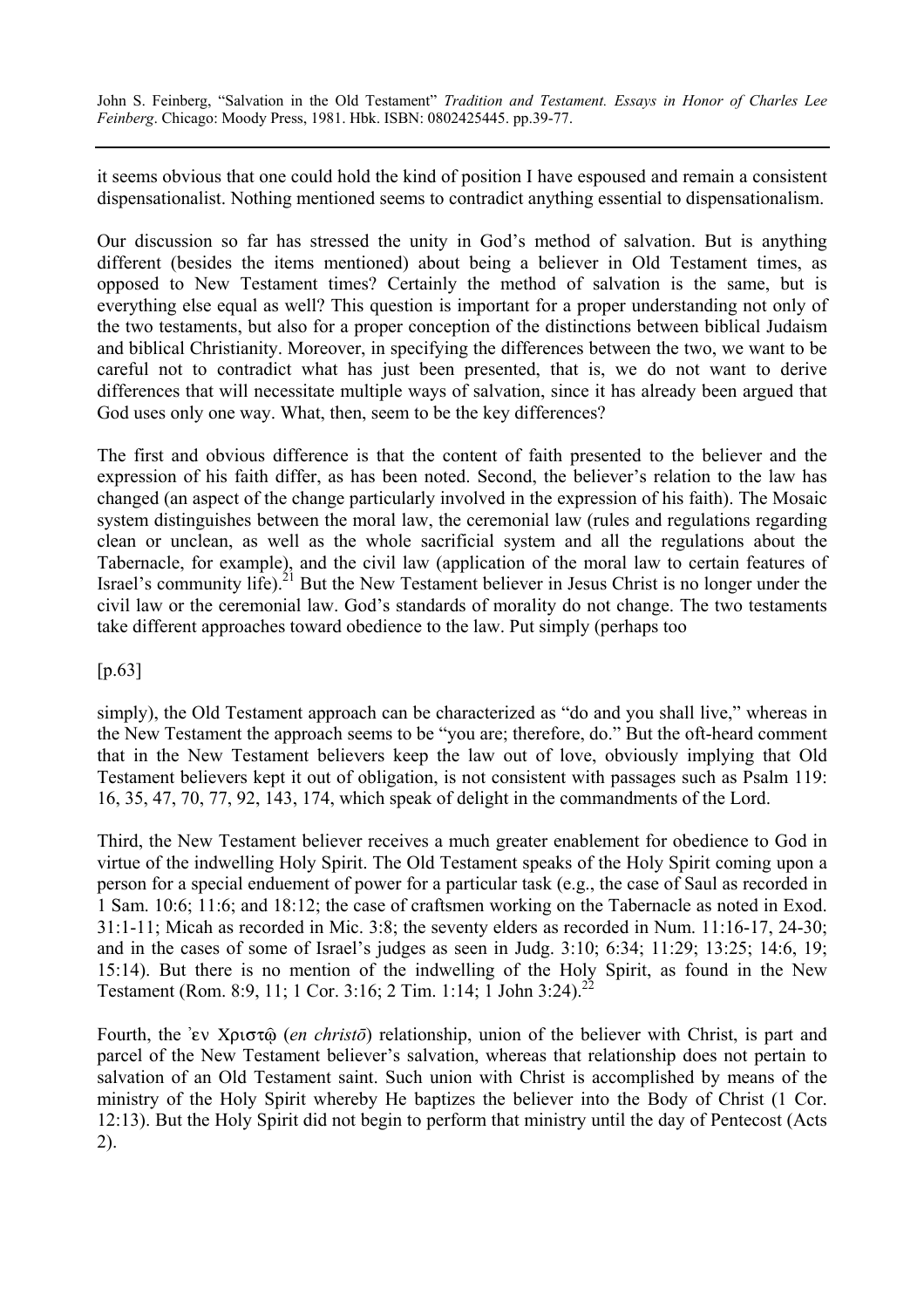Finally, though there was forgiveness for sin in both the Old and the New Testaments,  $2^3$  sin was only fully and finally paid for when Christ made His sacrifice. This point is fully developed and explained below.<sup>24</sup>

# **SOTERIOLOGICAL FUNCTION OF OLD TESTAMENT SACRIFICES**

At this point, I should like to consider the function of the sacrificial system in the Old Testament. In particular, I am interested in clarifying the soteriological function of Old Testament sacrifices.

The Mosaic system of sacrifices is very complex, and it is not always easy to distinguish the meaning and function of the various sacrifices. Nonetheless, for our purposes it would seem possible to clarify at least some of the different offerings that Scripture mentions. First, there is the  $\vec{b}$  (' $\vec{b}$  $\vec{a}$ ) or burnt offering (Lev. 1; 6:8-13). Payne suggests that this offering was the "continual burnt offering" (mentioned in Exod. 29:38-42) and that it symbolized the idea of complete and continuous atonement and consecration.<sup>25</sup> Second, the מוֹחָה (*minha*) or meal offering (Lev. 2; 6:14-23) symbolized especially the devotion of one's person and property

# [p.64]

to the Lord.<sup>26</sup> Third, there is the category of offerings designated as peace offerings (Lev. 3; 7). Three offerings fall under this category, i.e., the thank offering, the vow, and the freewill offering. Oehler distinguishes the three as follows:

The **הזדה** [*zebah tôdâ*] being offered without having been previously promised for some benefit received, and thus referring to a favor not already supplicated..., was the highest among the שְׂלָ<sup>ּ</sup>ים [*sh<sup>e</sup>lāmîm*]. The vow, נְרֶר [*neder*], on the contrary, is a promised offering usually presented after the reception of some benefit previously entreated; yet the one making a promise might connect an offering immediately with his prayer, and it would fall under this species; but the *[neder]* always refers to something distinctly prayed for. And lastly, the hb;d;n] [*n<sup>e</sup> dābâ*] is every free gift for which there was no other occasion than the will of the offerer, whom his heart impelled to show his thankful sense of all the blessings which the goodness of God had bestowed on him.27

The final three offerings are the sin, guilt, and trespass offerings. The precise distinction between the three is a matter of debate, a debate that lies beyond the scope and purpose of this study. Suffice it to say, these are the offerings that deal specifically with atoning for  $\sin^{28}$ 

What does the Mosaic system teach about the meaning of these sacrifices? In other words, how are they to be understood? What is their purpose? Unfortunately, there is no unanimity in regard to the meaning of sacrifices. In examining this topic, we shall consider it from two distinct perspectives, (1) that of the idea behind the sacrifice, and (2) that of the relation between the sacrifice and the sacrificer.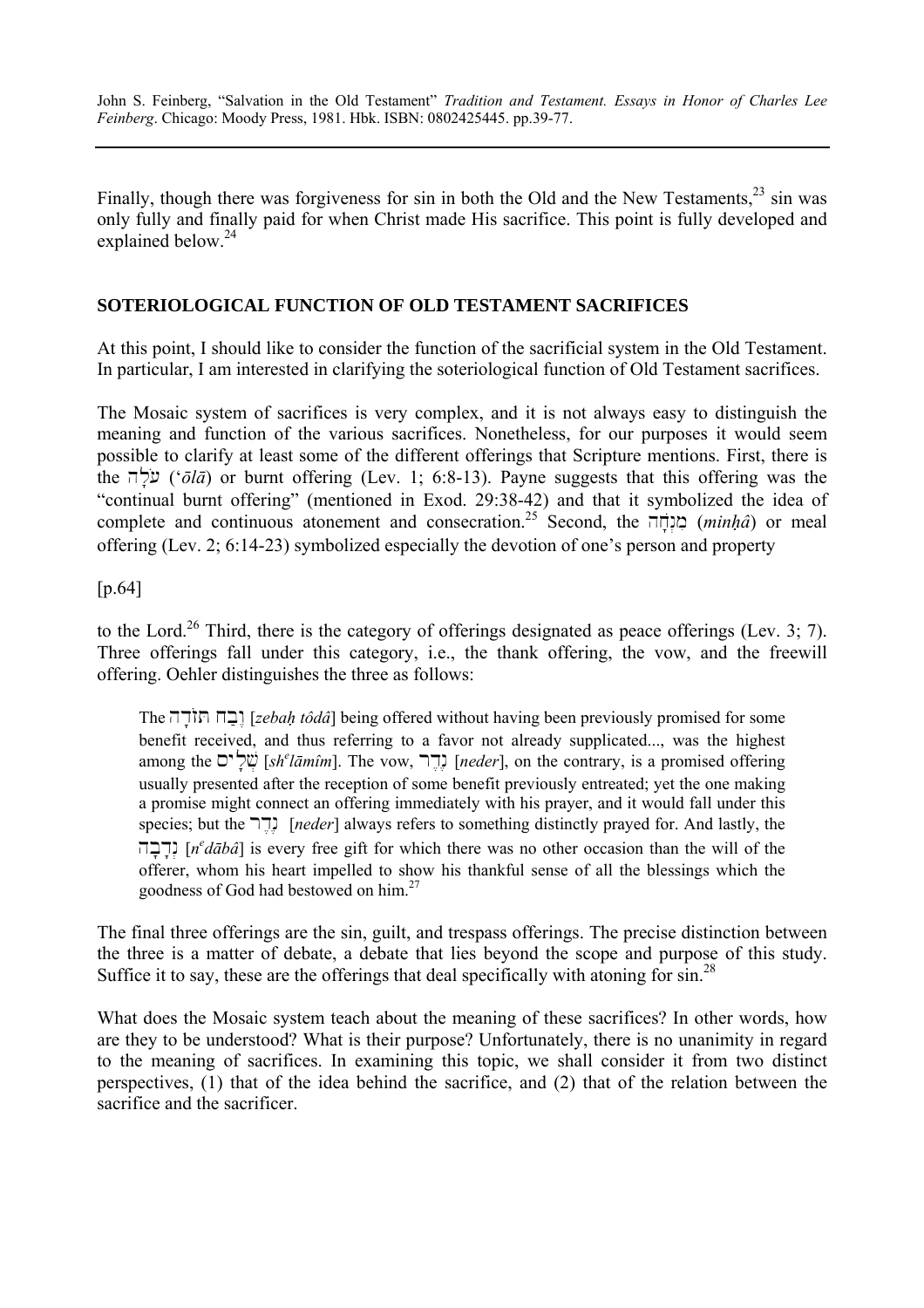The idea behind *sacrifice*. Here there is indeed no unanimity. Oehler is helpful in speaking of the basic idea of pre-Mosaic sacrifice, although our main concern is with the Mosaic system. He claims the ideas of expiation and atonement are not the most significant ideas behind pre-Mosaic sacrifices (although they are hinted at). Oehler writes:

The pre-Mosaic offerings had the signification of *thank-offerings and offerings of supplication*, though a propitiatory element is connected with the burnt-offering (first mentioned Gen. viii. 20) lying in the יָחַ (יָה הַ [*rêah nîḥōḥ*] (literally, odor of satisfaction), through which the sacrifice has an appeasing effect, see ver. 21. Offerings for atonement, in the strict sense, are not mentioned in the Old Testament before the introduction of the Mosaic sacrificial law. The book of Job, too, which brings before us the customs of the age of the patriarchs, represents, in chap. i. 5, xlii. 8, the presenting of burnt-offerings for sin

# [p.65]

committed, and avoids the term  $\exists \exists$  [*kipper*], which denotes expiation in the terminology of Mosaic sacrifice (giving, instead, the more general term קְדָ<sup>י</sup>שׁ [*giddash*]).<sup>29</sup>

According to Oehler, the offerings were not expiatory in the strict sense because "an expiatory offering, in the strict sense, presupposes the revelation of divine holiness in the law, and the entrance of the people into covenant relation with the holy God." $30$  But it would seem that expiation in the strict sense is not part of pre-Mosaic sacrifices. Nonetheless, expiation is present in some sense, as even Oehler's evidence indicates. Of course, he is also correct in pointing out the significance of thanksgiving and supplication in many of the offerings.

J. Barton Payne delineates four different approaches to sacrifice, and rejects the first three. First, some of a liberal persuasion have suggested that sacrifice was intended to be a meal, nourishing the deity (cf. Gen. 8:20). As Payne suggests, this theory does not square with Old Testament teachings, for among other things, Psalm 50:9-13 and Isaiah 40:16 indicate that God has no need of sacrifices for any purposes.31 Second, there are those who understand Old Testament sacrifices as gifts. Payne points, for example, to Vos's claim that the two main ends served by sacrifice are expiation and consecration.<sup>32</sup> Payne claims that although there is an element of truth in this conception, it does not explain the necessity for blood. It is estrangement from God that necessitates blood, not the desire to consecrate oneself.<sup>33</sup> It is interesting that Payne does not focus on the fact that Vos specifies both expiation and consecration. He restricts his comments solely to the matter of consecration. Third, the Canaanites viewed sacrifice as a means of communion with deity. Such communion was specifically physical, i.e., they considered themselves to be eating the blood of the deity, for example. As Payne accurately responds, "Though Scripture surely believes in communion with God (Exod. 24:11), this blessed communion transpires in a moral and spiritual sphere only. It arises, moreover, as a result of the sacrifice, not as the explanation by which to account for the sacrifice."<sup>34</sup> Finally, Payne argues that the correct explanation of the matter is that sacrifices were propitiatory, or atoning.<sup>35</sup> It seems to me that all of the notions of expiation, propitiation, and consecration are involved in sacrifices. That the sacrifices were atoning can hardly be denied. The kinds of sacrifices required necessitate that atonement for sin was one of the ideas behind sacrifices. Reflection on the kinds of sacrifices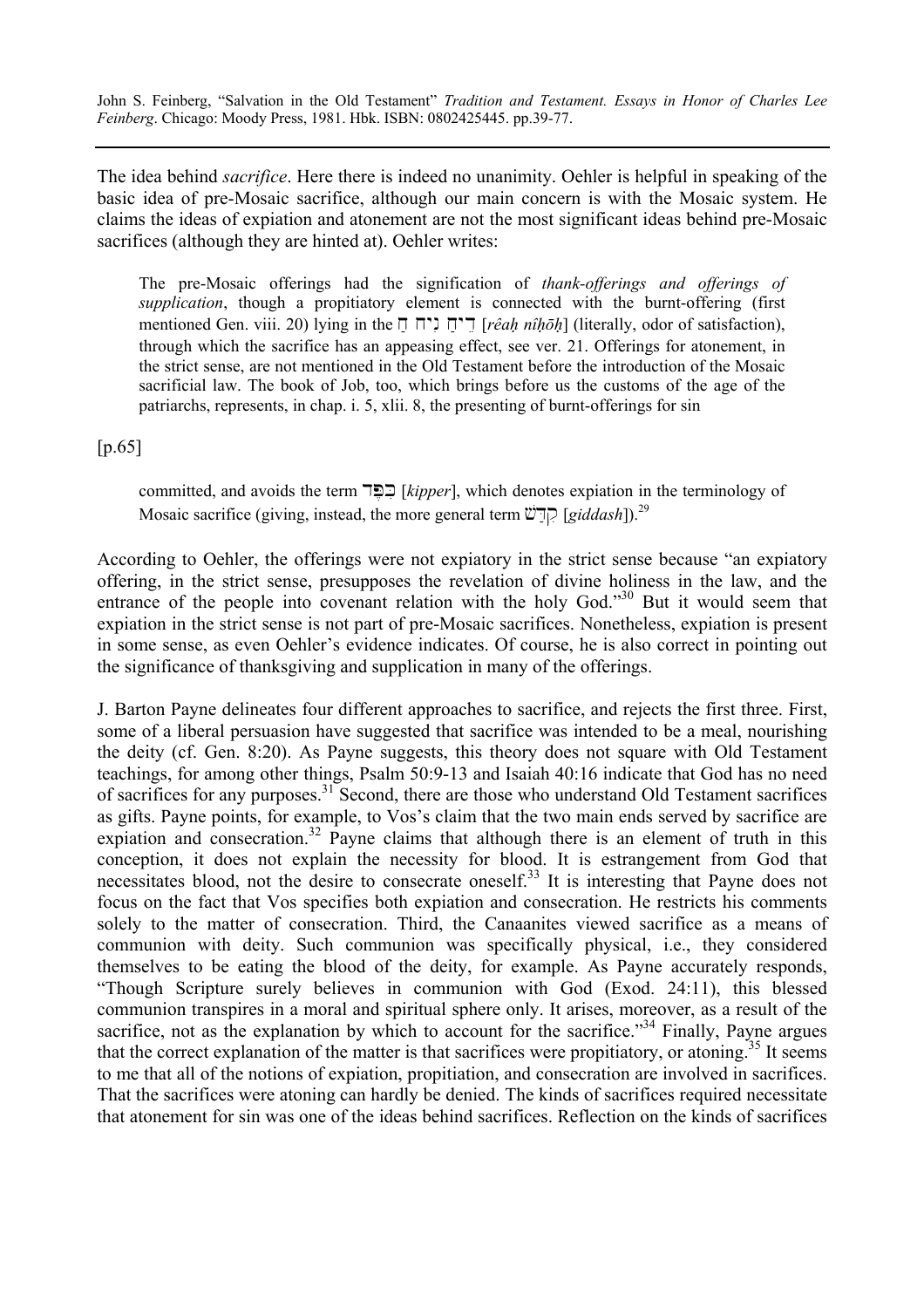(peace offerings, for example) suggests that the ideas of consecration and worship are involved as well.

But why could such sacrifices atone? As Elliott notes, sacrifices per se, apart from underlying spiritual motivation, could not bring atonement.

[p.66]

Jeremiah's complaints against sacrifice (Jer. 7:21-26) are to be interpreted not as teaching that sacrifice and the sacrificial system have no value, but that without a repentant and obedient heart, the offering of a sacrifice is worthless from the standpoint of atonement.<sup>36</sup> God never has been and never will be satisfied with mere ritual.

The relation between the sacrifice and the sacrificer. Again, we find varying interpretations. This is especially true in the case of those sacrifices given in order to make atonement for sin. Vos outlines three basic theories in relation to the matter of the offerer's relation to the offering. First, he outlines what might be called the "no theory" theory. According to this view, held by many of the Wellhausen school of criticism, neither the Old Testament in general nor the law in particular present any coherent, consistent theory of sacrifice.<sup>37</sup> The second view is what Vos calls the purely symbolical theory. According to this theory, the process of sacrifice portrays certain things that must be done to the offerer and will be done. Consequently, this view holds that what must take place is entirely internal or subjective to man. As Vos states, this interpretation of the sacrifices sees them much along the same lines as do the moral and governmental theories of the atonement in relation to Christ's sacrifice.<sup>38</sup> The final theory is the symbolico-vicarious theory. In comparing it to the purely symbolic theory, Vos writes:

If the latter assumes that the further steps continue to portray what will be done within man to modify this, the symbolico-vicarious theory presupposes the recognition by ritual itself that nothing can be done in man himself with the proper effect, and that, therefore, a substitute must take his place. All the successive acts of the ritual apply to this substitute, not to the offerer. It becomes something done, to be sure, for the benefit of the offerer, but done outside of him. It will thus be seen, that the objectivity and the vicariousness of the process go together. On the same principle adoption of the purely symbolical theory carries with itself exclusion of the vicarious element and of the objectivity.<sup>39</sup>

The third of these theories is clearly supported by such passages as Genesis 22:13; Leviticus 1:4; 16:21-22; 17:11; 19:20, 21; and Numbers 6:11. In spite of such evidence, however, Gerrish claims that the substitution theory cannot be upheld. What is clear, according to Gerrish, is that "the offering is one with which the worshipper can by faith *identify himself*, not so much an offering which bears his punishment *in his stead*."40 Thus, Gerrish holds that the theory presented is representative, not substitutionary. Although it is true that the offerer is identifying himself

# [p.67]

with the sacrifice, it would also seem clear that the sacrifice is given in his place. Such passages as those mentioned above would seem to confirm this point.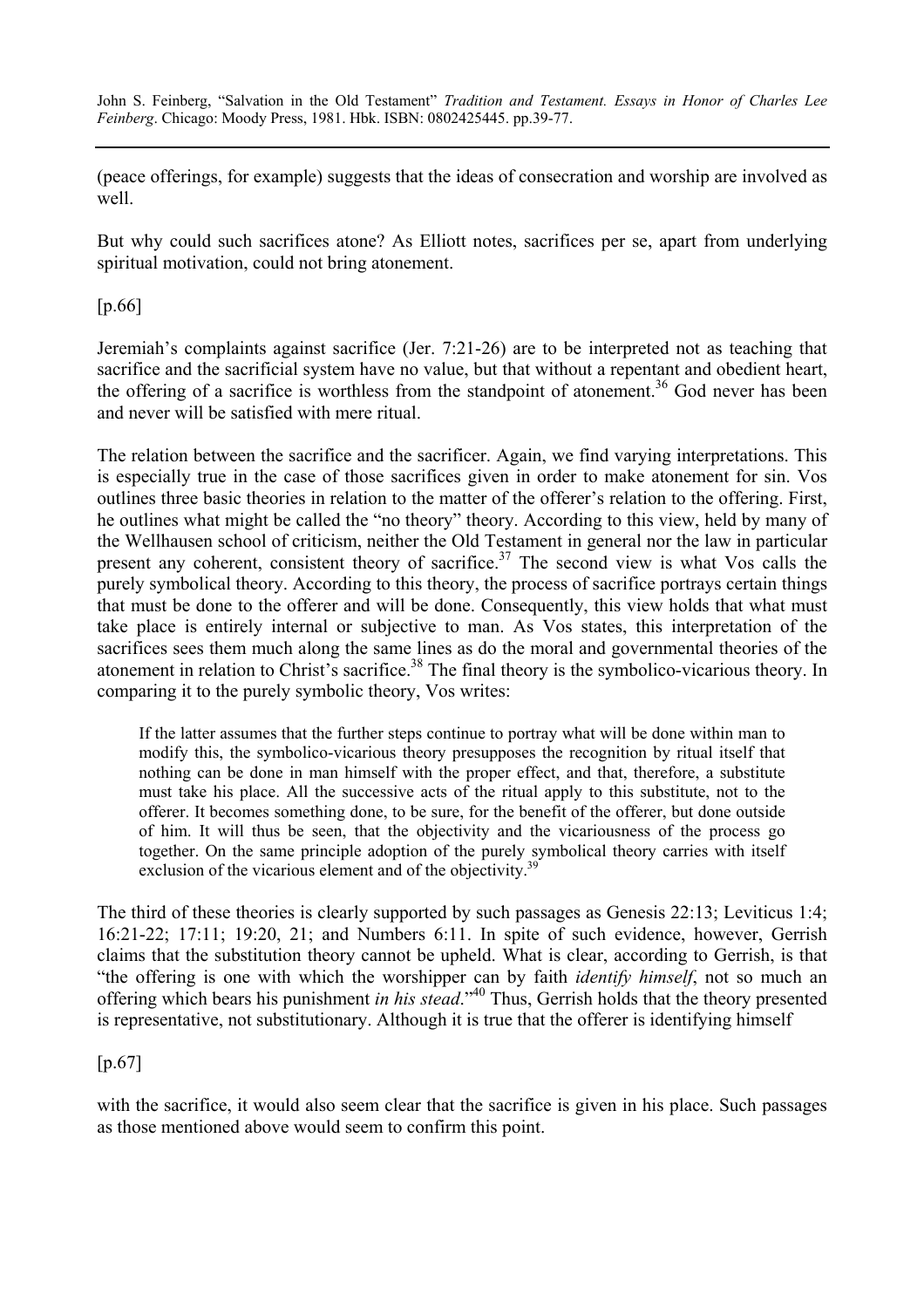The Old Testament teaching on sacrifices seems to indicate that the sacrifices included four basic functions or usages.

First, the sacrifices served a governmental or theocratic function. (Obviously, before the time of Moses no such function was served.) This function corresponds to the civil part of the law. Under the Mosaic system, the Israelite was related to God by physical birth as a Jew through the theocracy. God was the ruler in Israel. Even when Israel had kings or judges, God was still the ultimate ruler. Consequently, when a person sinned, such sin affected not only his relation to the one who saved him (God), but also to the one who was the ruler in Israel (God). Thus, sin was a governmental as well as a spiritual matter. As a result, the purpose of offering was not merely to restore one's relationship with his God, but to insure his right standing within the theocracy. The kinds of sacrifices that were most relevant to this were the sin, guilt, and trespass offerings. In addition, sacrifices seem on at least two occasions to have played a "political function" in that they were offered as the country prepared for or was in the midst of a war (1 Sam. 7:9ff; 13:8ff.). The type of sacrifices most relevant to this were those not used specifically for atoning for sin (the broad category of sacrifices that Payne calls sweet savor sacrifices). If someone committed a sin that became a civil issue, he could be restored to his rightful place theocratically or governmentally by bringing sacrifices. However, by bringing such sacrifices, he did not automatically give indication of spiritual salvation or restoration at all. His sacrifice, if done without repentance toward God, might meet the external requirements for restoration to the community, but it need not be anything more. It might serve a purely civil function. Consequently, the theocratic or governmental use of the sacrifices carried no particular soteriological implications and no particular relationship to the sacrifice of Christ, other than a typological one.

A second function of the sacrifices in the Old Testament was a typological function. Sacrifices at all times during the Old Testament had this function. Hebrews 10:1, speaking of the Mosaic law and its sacrifices, says that the law is not the image ( $\epsilon$ *ikov*,  $eik\bar{o}n$ ), that is, the exact representation, of what was to come, but it was a shadow ( $\sigma \kappa i \alpha$ , *skia*) of it. In contrasting the meaning of the two words Wescott writes:

The words contain one of the very few illustrations which are taken from art in the N.T. The 'shadow' is the dark outlined figure cast by the

[p.68]

object―as in the legend of the origin of the bas-relief―contrasted with the complete representation  $\epsilon \dot{\kappa} \omega v$ ,  $\epsilon \dot{\kappa} \bar{\omega} n$ ] produced by the help of colour and solid mass.<sup>41</sup>

Bringing meaning of the words out of the realm of art and into the context of our discussion, we can see how the figure of the Old Testament sacrifices being a shadow actually carries the idea of their being a foreshadowing of something to come. Given this kind of language, the writer of Hebrews seems to be stating that the Old Testament sacrifices were a type of what was to come in Christ's sacrifice.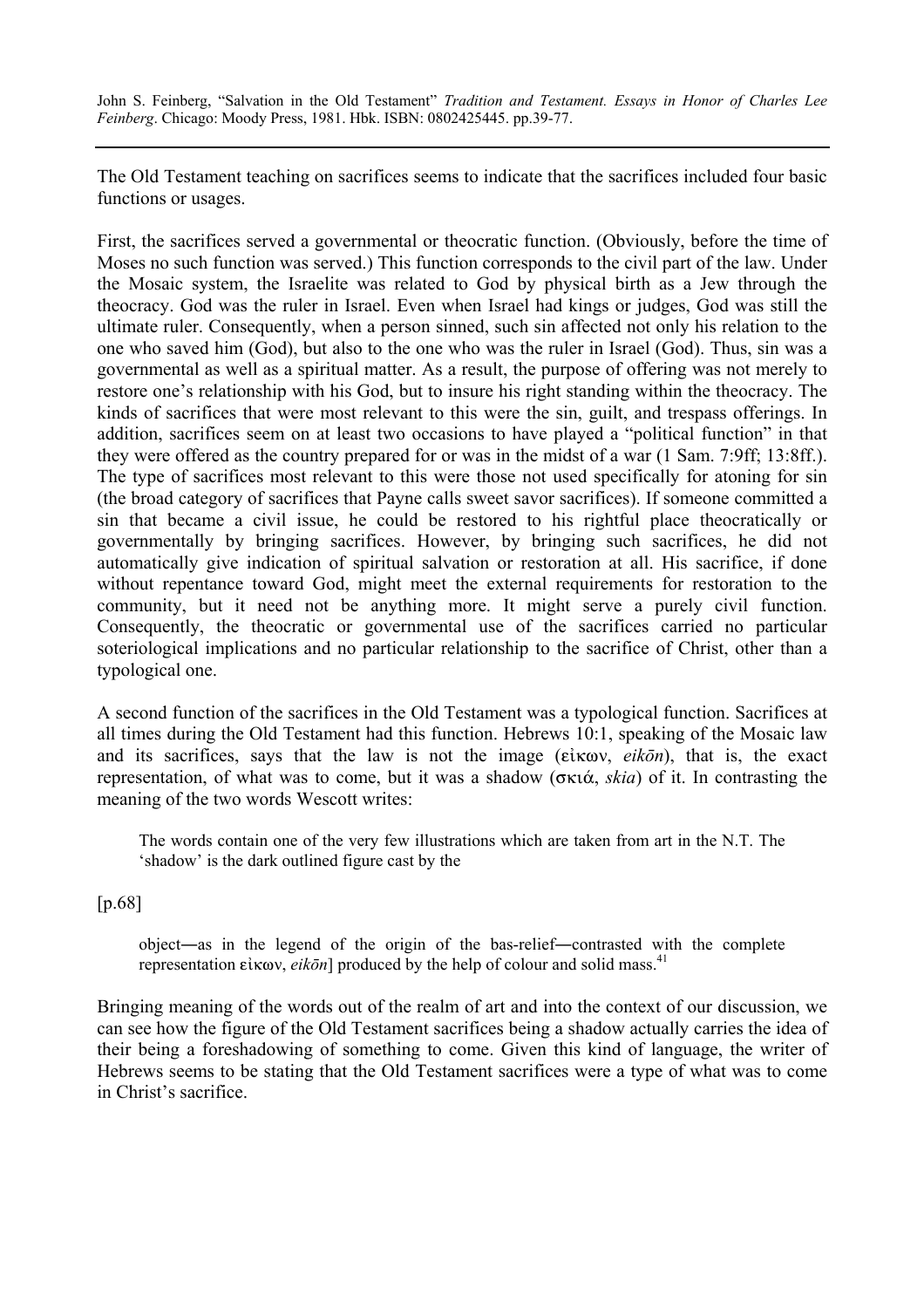It is important to distinguish between the typological truth present in the Old Testament sacrifices and the degree of understanding of the typological truth possessed by the Old Testament believer. Even though it must be granted that sacrifices from the time of Adam prefigured the sacrifice of Jesus Christ, it is moot as to how many people during Old Testament times understood all of this. As revelation progressed, more information was given so that in the sacrifices one could discern a prefiguring of a Messiah who would be sacrificed, even if no one (unlikely) in fact ever did fully understand that typology. The point is that although the Old Testament sacrifices were invested with typological significance, there is no warrant to say that the individual by bringing such sacrifices was showing that he placed his faith and trust in Jesus Christ, or even necessarily in a coming Messiah, for salvation. He may have understood that they pointed to a Messiah. However, from the standpoint of what God had revealed, as I have argued throughout, it seems most difficult to accept the notion that the Old Testament believer perceived that the sacrifices pointed to Jesus of Nazareth. The second point in regard to the typological function of the sacrifices is that even though they foreshadowed Christ's sacrifice by type, the typological nature per se of the sacrifices neither saved nor cleansed anyone. In other words, the typological function of the sacrifices was just that, typological; it was not soteriological.

A third function of the sacrifices was their role in worship. Obviously, by bringing a sacrifice for atonement (a non-sweet-savor sacrifice) and thereby agreeing with God's revealed means for handling sin, the believer was performing an act that brought glory to God. However, those sacrifices (sweet-savor sacrifices) that were not brought in order to secure atonement for sin, seem to be involved in the act of simply worshiping one's God (Lev. 2:2, 9―grain offering; Lev. 3―peace offering; 1 Sam. 1:3―example of an 'occasion on which worship and sacrifice are connected). Obviously, such sacrifices did not necessarily have any soteriological function. As to their relationship to Christ's sacrifice,

[p.69]

Payne has sketched some of the ways in which these sacrifices have foreshadowed Christ and the believer's relation to Him $^{42}$ 

A fourth function of the sacrifices was their role in soteriology, or their soteriological function. In regard to this matter, there are many pitfalls to be avoided. First, the sacrificial system in the Old Testament has a relation to the initial reception of salvation (what in New Testament terminology would be referred to as the point of justification), but it is not what many might think it is. It is clear that merely performing sacrifices never saved anyone. In fact, even if the sacrifices were offered in faith with a repentant heart, the public offering aspect of the sacrifice itself did not give the offerer salvation. As we have already seen, the sacrifices were part of the ceremonial aspect of the law. As Paul says in Romans 3:20, no one is justified by doing the works of the law. If the sacrifices qua sacrifices did not justify (whether given with a repentant heart or not), what, then, was their relation to a person coming to salvation? In accepting the God of Israel for personal salvation, the believer was not committing himself to the sacrifices for salvation, but to the God who had revealed that such sacrifices were to be the means of handling sin. The natural outworking of such saving faith in God was the performance of the sacrifices in believing faith, since God had said that He would cleanse the sin of the one who brought such sacrifices.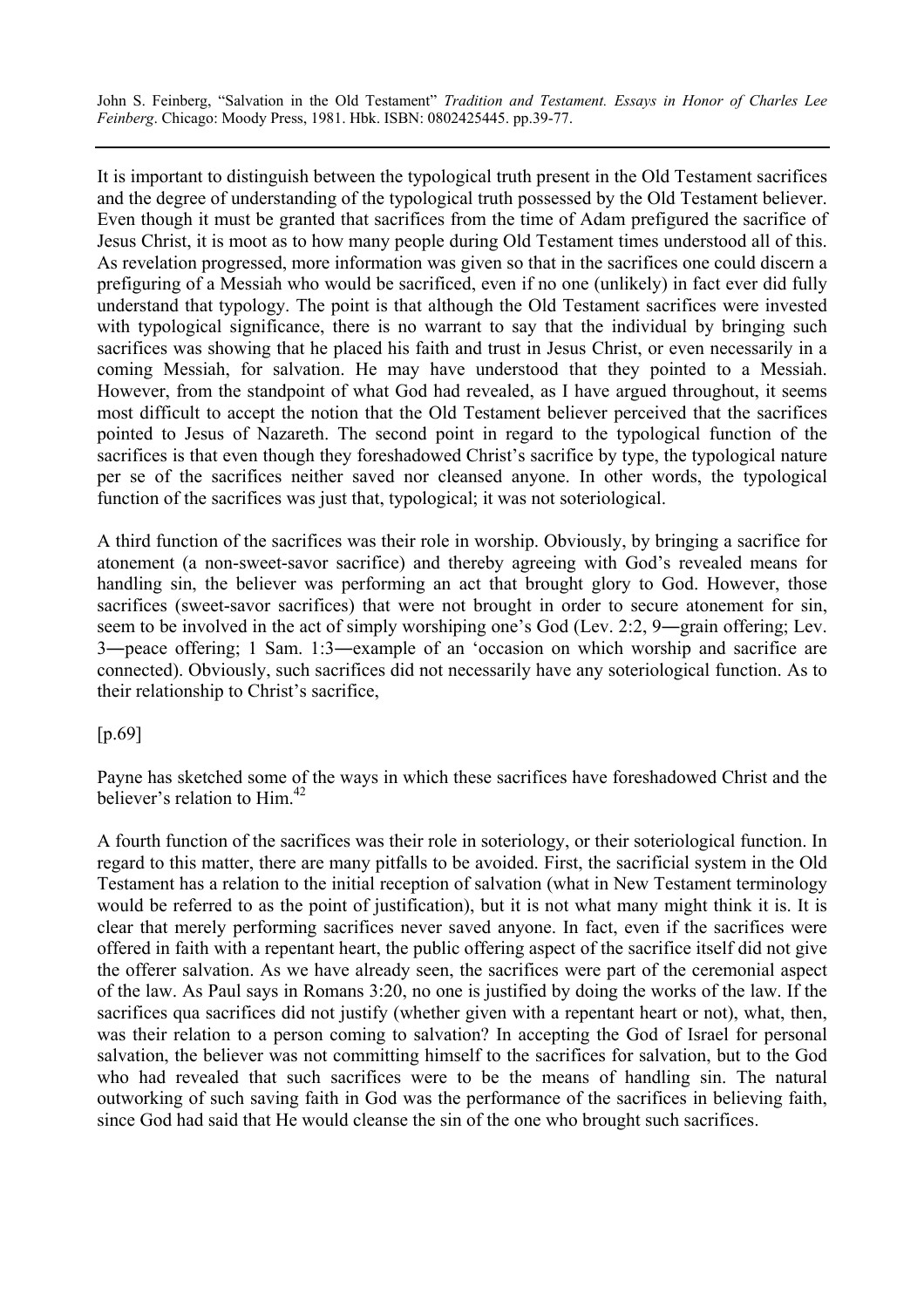Although the Old Testament sacrifices had a relation to justification, their main function, soteriologically speaking, was in the sanctification process. Certainly, the sacrifices that were brought in worship of God or in consecration of the individual (sweet-savor sacrifices) would strengthen the believer's relationship with God. However, offering sacrifices in believing faith also brought cleansing from sin and the restoration of fellowship with God. Performing substitutionary and expiatory sacrifices seems to be more involved with cleansing the sin of a believer than with bringing a person to salvation. Job, when he offered a sacrifice for cleansing (Job 42:7-9), was obviously saved at the time he gave the sacrifice (the Old Testament abounds with such examples). The expiatory sacrifices, then, seem to be primarily involved with the sanctification process rather than having a soteriological function.

Again, we must recognize that merely giving sacrifices, without a repentant heart and a believing attitude that God would forgive, would not suffice to atone (Ps. 40:6-10; 51:10, 16ff.; Isa. 1:11- 15; Micah 6:6-8). The case of Job is most helpful in this respect as well. Before Job offered the sacrifice, he had already repented of his sin in dust and ashes. A comparison of sanctification in the Old and New Testaments would show that when the New Testament believer sins, in order to restore fellowship with the Lord he must receive cleansing from the sin. In order to continue

[p.70]

to grow, he must confess his sin in believing faith that on the basis of Christ's sacrifice God will cleanse him from sin (1 John 1:9). The Old Testament believer also confessed his sin, but in addition, he brought in believing faith a sacrifice, since God had revealed that sin would be handled in that way. Before Christ's sacrifice, the public offering had to accompany the repentance of the believer. Once the all-sufficient sacrifice of Christ had been made, the repentant believer need not give another sacrifice in order to have cleansing.

When sacrifices were presented with repentant faith, did the offerer actually receive forgiveness at that time? The Old Testament clearly teaches that sacrifices brought in repentant faith did result in God's forgiveness being granted, as seen in Leviticus 1:4; 4:26-31; 16:20-22; 17:11; Psalms 25, 32, 51, 103, 130; Isaiah 1:18; Ezekiel 18:22 in the Old Testament and Hebrews 9:13 in the New Testament.<sup>43</sup> This stands in clear opposition to the idea that the Old Testament teaches that unintentional sins could be atoned for and forgiven, whereas intentional sins (sins committed "with a high hand") could not be forgiven.<sup>44</sup> Careful study of the Old Testament does not support such a claim. Kaiser put the matter well when he wrote:

How many sins could be atoned by such a system in Israel? All sins of weakness or rashness were capable of being atoned whether they were done knowingly or unwittingly. Leviticus specifically affirmed that the trespass offering was for sins such as lying, theft, fraud, perjury, or debauchery (Lev. 6:1-7). And on the great day of Atonement (Yom Kippur), "all" the sins of "all" Israel of "all" who had truly repented ("afflicted their souls" [Lev. 16:16,21,29,311) were forgiven. Indeed the most persistent phrase in the Levitical sacrificial instructions was the assurance: "And he shall be forgiven" (Lev. 1:4; 4:20, 26, 31, 35; 5:10, 16; 16:20-22). Therefore, the old but false distinction between witting, i.e., "sins done with a high hand," and unwitting, i.e., as it was explained, sins done in ignorance of what the law said on the matter, was unwarranted. The unwitting sins  $\overline{\psi}$  (*bish<sup>e</sup>gāgâh*), or better still, sins "in error," involved all sin which sprang from the weakness of flesh and blood. But the sin of Numbers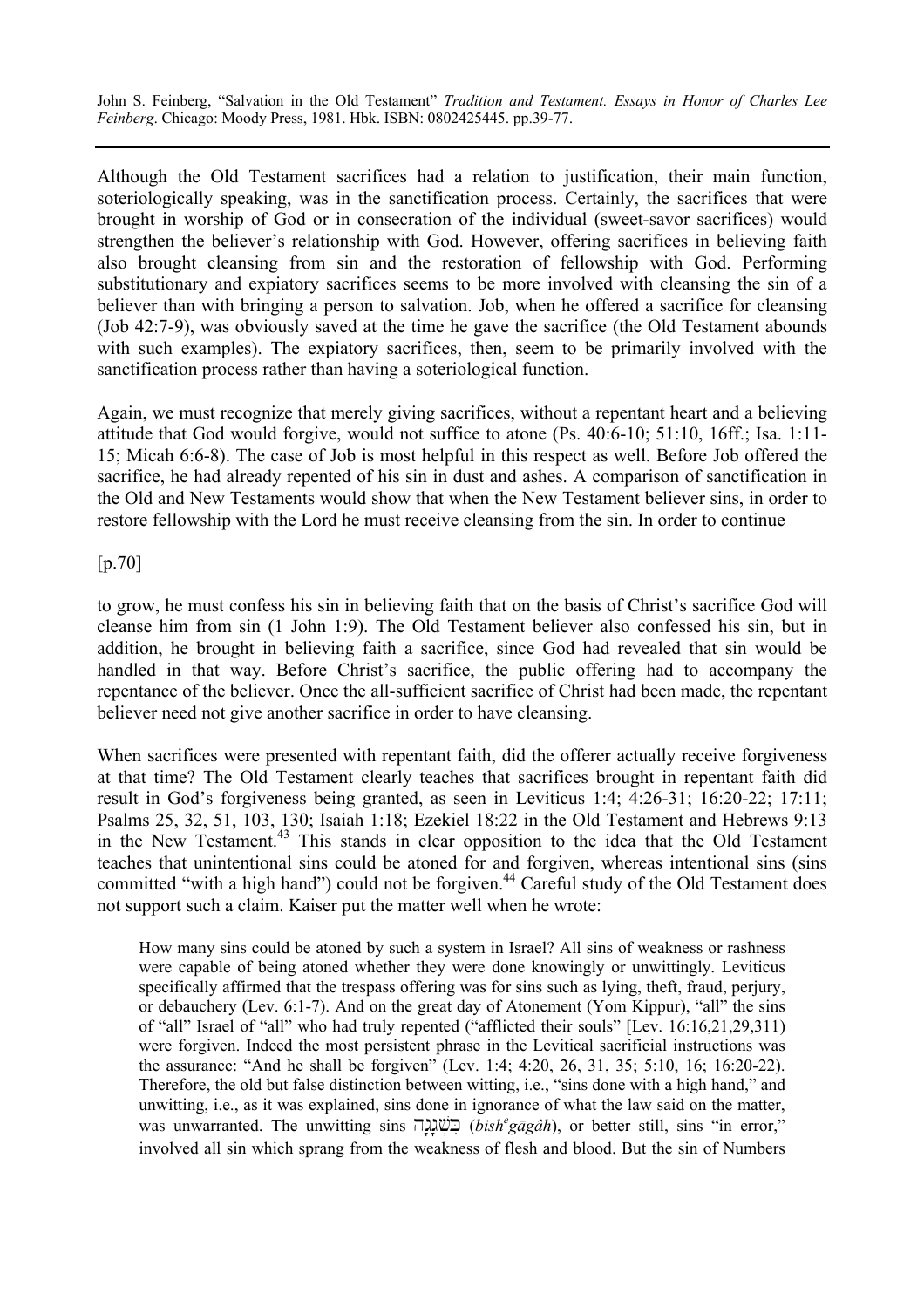15:27-36, the sin of a "high hand" בְּיָד רְמָה 'TIn (*b<sup>e</sup>yād rāmâ*), was plainly that of rebellion against God and His Word.... This is what the NT calls blasphemy against the Holy Spirit or the unpardonable sin. It was high treason and revolt against God with the upraised, clenched fist: a picket against heaven! But this was not to be put in the same class as sins of murder, adultery, or the like. Treason or blasphemy against God was much more serious. Rather, it attacked God Himself.<sup>45</sup>

[p.71]

Israel repeatedly rebelled against God and went after strange gods. Such sin certainly was not unintentional. Nonetheless, the constant message of the prophets to the people is to return unto the Lord. Why would God urge the people to return to Himself for forgiveness and restoration if atonement for their sin was an impossibility? $46$ 

Thus we see that the sacrificial system was useful in the sanctification process, and that the one who offered sacrifices in believing faith did receive forgiveness. As a matter of fact, at that time offering sacrifices was crucial to retaining a right relationship with God. As Hobart Freeman has so aptly written:

...sacrifice was not to the Hebrew some crude, temporary, and merely typical institution, nor a substitute for that dispensation until better things were provided by revelation, but as will be shown, sacrifice was then the only sufficient means of remaining in harmonious relation to God. *It was adequate for the period in which God intended it should serve*. This is not the same as saying Levitical sacrifice was on an equal with the sacrifice of Christ, nor that the blood of bulls and goats could, from God's side, take away sins: but it is recognizing the reality of the divine institution of Mosaic worship, and looking, as too often Old Testament interpreters fail to do, at sacrifice from the viewpoint of the Hebrew in the Old Testament dispensation. Sacrifice, to the pious Hebrew, was not something unimportant, of simply a perfunctory ritual, but it was an important element in his moral obedience to the revealed will of God. $47$ 

So, it can be demonstrated that Old Testament sacrifices did result in forgiveness of sin. Someone might then suggest, "Let's continue the sacrificial system now. It would suffice for sin, wouldn't it? In fact, it's as efficacious as Christ's sacrifice, isn't it?" The answer is that although sacrifices were once the means for maintaining a harmonious relation to God, continuing such sacrifices would mistake the relation of those sacrifices to Christ's sacrifice and miss the importance of Christ's sacrifice. The answers to the imagined questions show something of the soteriological relation of Old Testament sacrifices to Christ's sacrifice

There are several important aspects to the relation of the Old Testament sacrifices to Christ's sacrifice. First, Scripture is very clear that the system of the law, including the sacrifices, is superceded and done away with by the sacrifice of Christ (cf. Gal. 3:24-25; the book of Hebrews). Second, as we have seen, Old Testament sacrifices actually covered sin and assured the believer of cleansing and forgiveness. However, it was the sacrifice of Christ that actually once and for all removed the sin (Heb.

[p.72]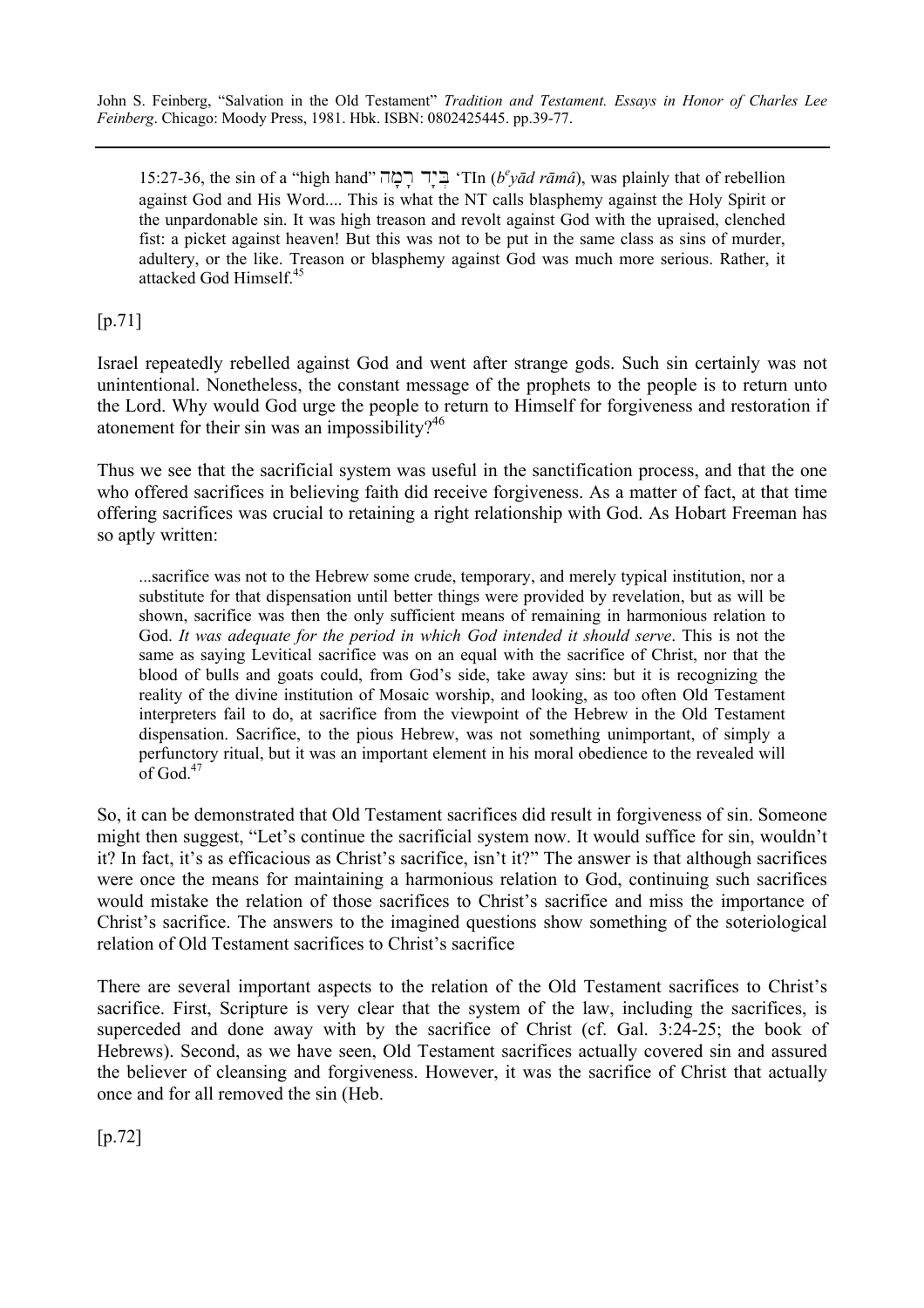9:13; 10:4, 11-14). If Old Testament sacrifices had actually made a full and final objective payment for sins so as to remove them totally, then it could not be said that Christ's sacrifice paid for such sin. Of course, that would contradict the fact that Scripture teaches that Christ's sacrifice did pay for the sins of all men (Heb. 2:9; 7:27; 10:10; Rom. 6:10; 1 Pet. 3:18). In fact, such a position would even contradict a passage in the Old Testament itself, i.e., Isaiah 53:6. If all sins in the Old Testament economy are completely removed by animal sacrifice, then it makes no sense for an Old Testament prophet to write that the Lord laid on Him (the Messiah) the iniquity of us all. Even if one refused to interpret the passage messianically and chose to see it fulfilled in Israel, for example (that is, one claims that "him" is Israel), the passage still would make no sense if sin in the Old Testament were ultimately being removed by animal sacrifice. Because Christ's sacrifice was not the first act in human history does not mean that its efficacy does not extend to every sinful act of history. Old Testament sacrifices were, so to speak, the down payment for sin, whereas Christ's sacrifice was the full and final payment. Why, once the sacrifice of Christ pays the debt in full owed for sin, continue to make "down payments" on sin? The sacrificial system must be done away with.

The Old Testament sacrifices pointed to (typological function) the sacrifice of Christ, which would fully handle sin (even if the Jew did not understand the typology of the sacrifices). On the ground of His sacrifice to which the Old Testament sacrifices pointed, the Old Testament believer who in repentant faith brought a sacrifice could be assured that God would cover, cleanse, and forgive such sin (soteriological function). But the objective deed, from God's standpoint, that would completely pay for and remove sin was only offered on Calvary.

Another reason that Old Testament sacrifices are not to be continued is that we can see that the scope of the respective sacrifices greatly differs. Under the Old Testament system, the general rule was that when a sacrifice for sin was made, sin was actually forgiven, but only the sin for which the sacrifice was made was expiated. Of course, the sacrifice made on the Day of Atonement covered more than just one sin, but even so, it did not cover all sin of all time. On the contrary, the word of Scripture in regard to Christ's sacrifice is that it is all-inclusive, once for all, never to be repeated (Heb. 10:12, 14). Certainly, if Christ's one sacrifice pays for all sin, there is no need to go back to Old Testament sacrifices. What could they possibly add, since Christ's sacrifice already provides atonement for *all* sin?

There are many misunderstandings and seeming contradictions about the subject of Old Testament sacrifices. Someone might state that everything that has been said is contradicted by Hebrews 10:4: "It is impossible

[p.73]

for the blood of bulls and goats to take away sins." Moreover, the problem seems to become more complicated by Hebrews 9:13, which indicates that the blood of bulls and goats did cleanse from sin. There seems to be a tremendous contradiction between the two passages as well as with the content of the preceding discussion. The seriousness of the problem can be seen in that one could incorrectly assume that Hebrews 10:4 means that no one in the Old Testament period was actually saved, that Old Testament believers had to await the sacrifice of Christ before their faith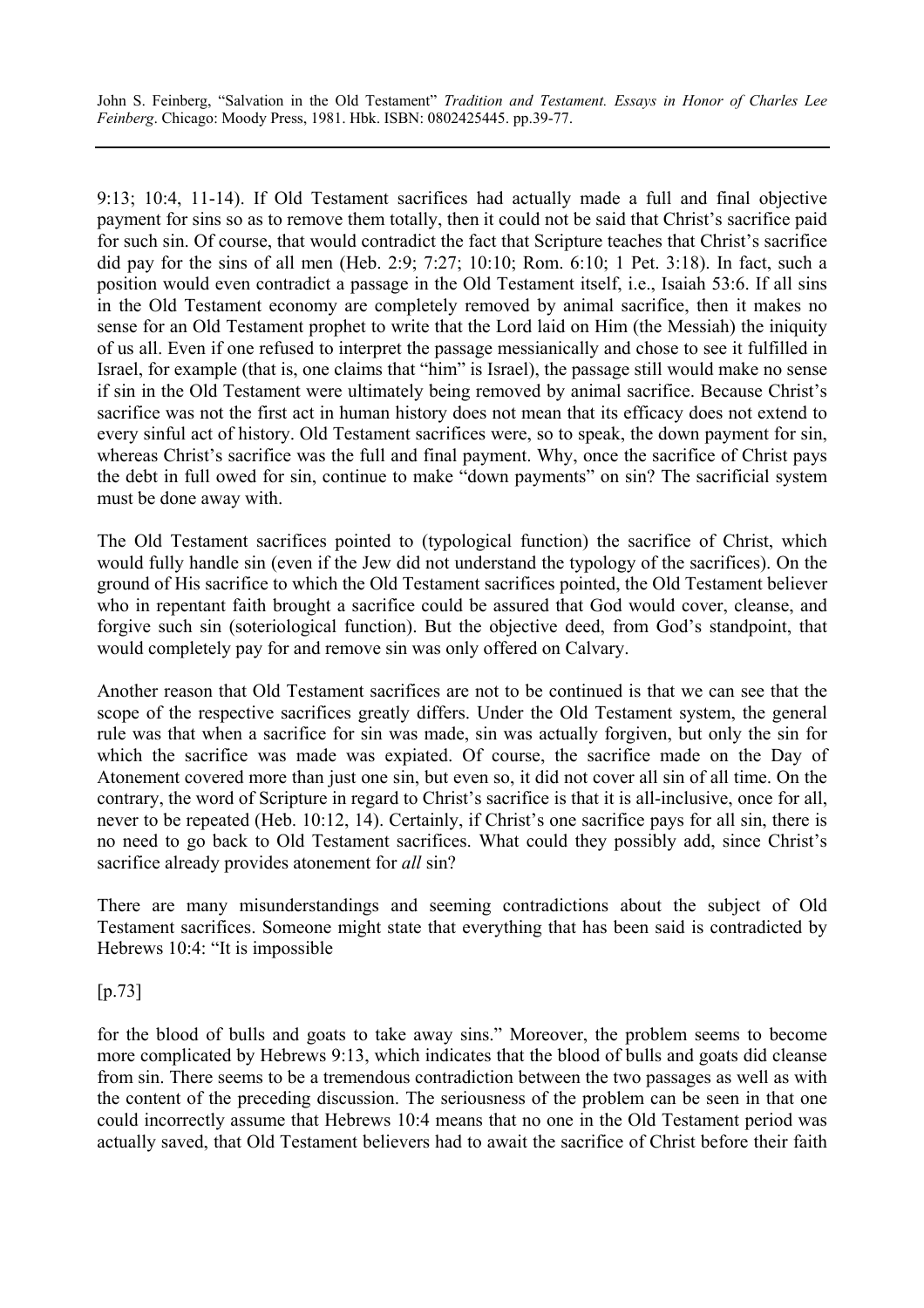was actually "validated," when they became saved (even though dead), or that there really was no forgiveness of sin when it was repented of. These problems can be resolved by a proper understanding of the verses and concepts involved.

First, Hebrews 9:13 does not relate to internal cleansing and forgiveness from sin. As Westcott notes, the verse is actually referring to "the ceremonial purity which enabled the Jew to enjoy the full privileges of his covenant worship and fellowship with the external Church of God."<sup>48</sup> With the exception of the comments about the "Church of God" I find myself in full agreement. In fact, verse 14 contrasts Christ's sacrifice with that of bulls and goats and shows that His sacrifice gives internal cleansing, whereas that of bulls and goats is, according to verse 13, relevant to external cleansing (ceremonial cleansing). Of course, Hebrews 10:1-4, refers primarily, if not exclusively, to internal cleansing from sin. Therefore, Hebrews 9:13 and 10:1-4 cannot be in contradiction, because they are not referring to the same kind of cleansing for the same purpose.

Though Hebrews 9:13 does not refer to internal cleansing from sin, it is incorrect to assume that sacrifices in the Old Testament were relevant to ceremonial cleansing only, and thus did not really bring forgiveness of sin. We have already examined many passages from the Old Testament that indicate there was internal cleansing and forgiveness from sin. Moreover, Hebrews 10:4 seems to be talking in its context not about external, ceremonial matters, but internal matters. But, by resolving the apparent contradiction between Hebrews 9:13 and 10:4, we have not removed the problem altogether.

A final resolution to this difficulty seems to be possible only in the light of two crucial distinctions. The first is the distinction between the provision of atonement (the objective work of God) and the application of the atonement (the subjective work of God). The second is the distinction between the forgiveness and the removal of sin. In regard to the first distinction, in order for a person to be saved, two conditions are necessary: (1) someone must provide and pay for the basis of that salvation, and (2) someone must take the salvation that has been purchased and apply it to the sinner in need of salvation. The former aspect, providing and paying

#### [p.74]

for the salvation is called the objective aspect of God's atoning work. It is what He had to do as a basis for offering and applying salvation to any specific person. It is a work that is performed externally to all subjects (persons), and in that respect it is called "objective." When the objective work has been performed, salvation is potentially available to the sinner. The basis for salvation has been provided, so that it is possible to be saved. However, just because salvation is provided does not mean that anyone is in fact saved. The actualization of that salvation in the life of the individual can only come when God has applied that salvation to the person. Since this aspect of salvation is done within the life of the person (subject), it is called the subjective aspect of salvation.

In regard to the difference between removal of sin and forgiveness of sin, we can say, using the terminology set forth above, that the removal of sin refers to the payment for sin, the objective aspect of salvation. On the other hand, forgiveness comes when God applies salvation to the subject or cleanses him from sin. Thus, it refers to the subjective side of salvation. That there is a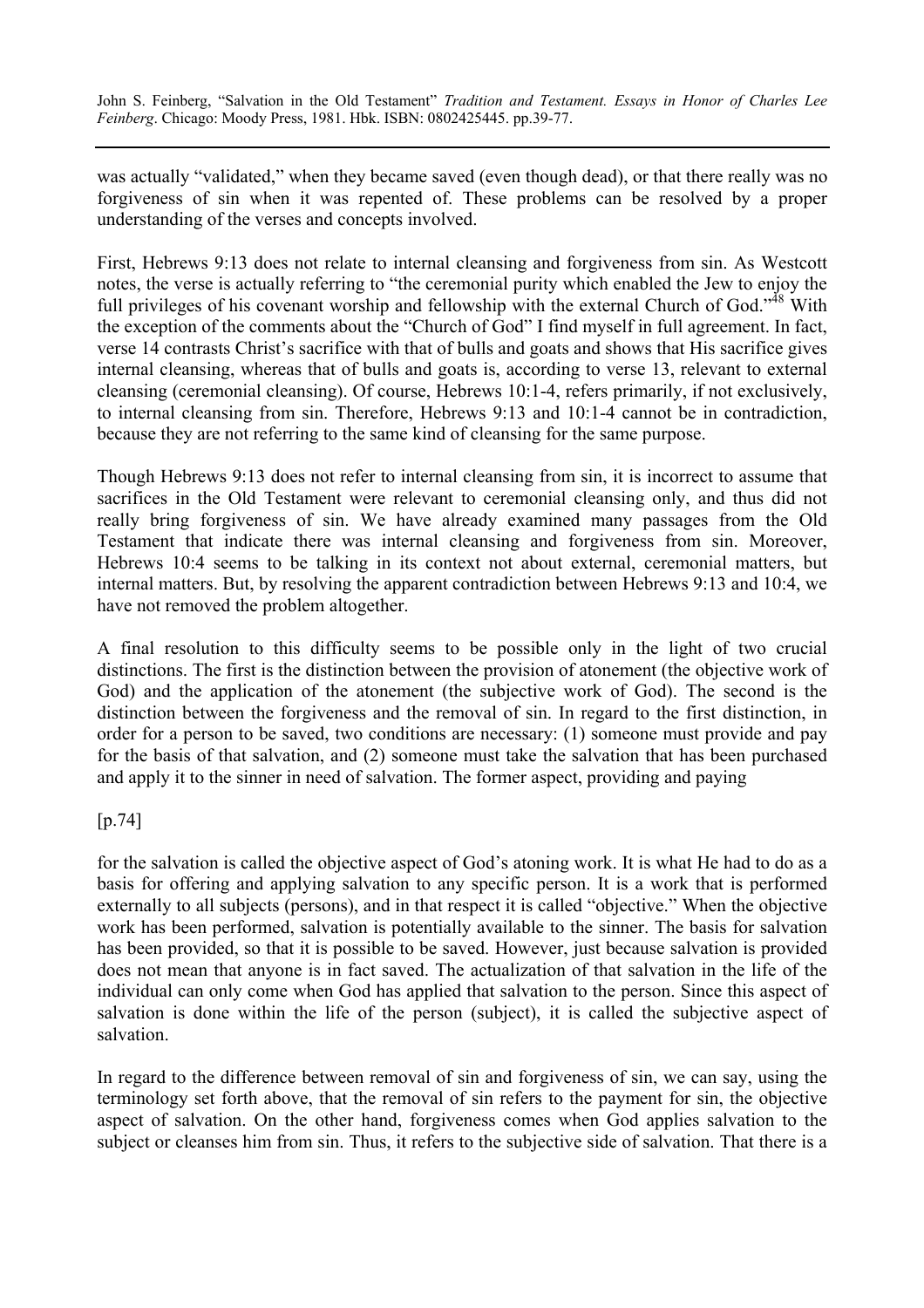genuine distinction should be clear in that one can objectively pay for sin's removal even if no one applies that salvation to himself, whereas no one's sins are actually forgiven until he subjectively applies what has been provided for him objectively. Moreover, it is possible to cover (through partial objective payment via animal sacrifice) and forgive a sin without completely objectively paying for and removing it.

With those two distinctions in mind, we can resolve our problem. In Hebrews 10:4 the writer states that the blood of bulls and goats cannot remove sin; it does not state that when such sacrifices were given, there was no forgiveness. The testimony of the Old Testament is that there was forgiveness when sacrifices were given in faith. The point, then, must be that mere animal sacrifices, though acts external (objective) to the sinner, could never from God's perspective take care of the objective dimensions of the atonement. Only Christ's objective work could provide the full and final payment for salvation from sin and make it potentially available (we can now see better why the sacrifice of Christ had to be at all times the objective basis, or ground, for salvation). Thus, Old Testament sacrifices could only in type foreshadow His sacrifice. They could not pay for sin so as to remove it; only the sacrifice of Christ could do that. However, that did not mean that the sacrifices were totally worthless, for there was still the subjective side of salvation (in addition, the sacrifices gave a "down payment" on sin-objective function), that is, the need for application of the atonement and, in particular, for forgiveness. On the basis of the believer's trust in the revealed content for faith for his particular age, God could and did subjectively apply salvation and forgiveness to the repentant sinner. Thus, the problem can be resolved. When

[p.75]

the objective work of a sacrifice was given, it could not fully and finally pay for sin (the provision of atonement). Hebrews 10:4 is upheld. Nonetheless, since it had been given in faith and obedience to what God had revealed for that age, God could and did grant the sinner forgiveness (subjective side of salvation) on the ultimate grounds of Christ's sacrifice, which would someday be given. All the Old Testament comments about forgiveness of sin can be upheld. In fact, it would seem that this resolution does the most justice to all the verses involved. We do not conclude that Old Testament sacrifices had the same amount or kind of efficacy as did the sacrifice of Christ, but neither do we derive the unwarranted conclusion that during Old Testament times no one was saved or no one's sins were cleansed and forgiven.<sup>49</sup>

This study, then, has investigated some key issues pertaining to the topic of salvation in the Old Testament. As we reflect upon the unity and the diversity within God's gracious plan of salvation for all time, we can only repeat what Paul said as he reflected on the mercy of God, "Oh, the depth of the riches both of the wisdom and knowledge of God! How unsearchable are His judgments and unfathomable His ways! ... For from Him and through Him and to Him are all things. To Him be the glory forever. Amen" (Rom. 11:33, 36).

#### **NOTES**

<sup>&</sup>lt;sup>1</sup> James K. Zink, "Salvation in the Old Testament: A Central Theme," *Encounter* 25 (Autumn 1964):407. Zink explains that the term "salvation" has three basic meanings in the Old Testament: (1) national salvation in the sense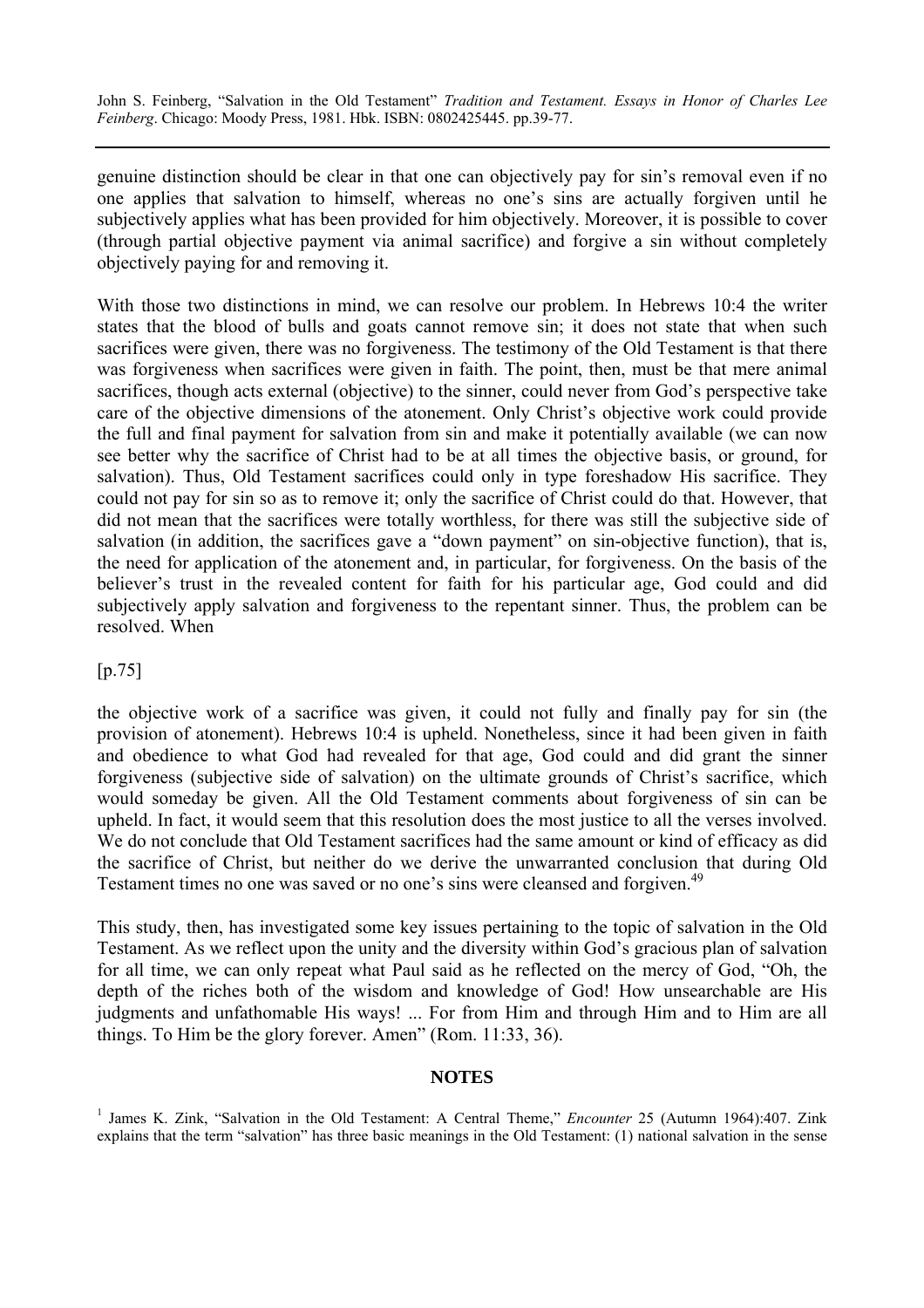of protection from foes and deliverance from exile, (2) individual salvation from the results of sin, deliverance from enemies, disease, and trouble, and (3) eschatological salvation from sin issuing in a richer life in communion with God in the present world and in the afterlife.

<sup>2</sup> Charles Hodge, *Systematic Theology*, (London: James Clarke, 1960), 2:367.

<sup>3</sup> J. Barton Payne, *The Theology of the Older Testament* (Grand Rapids: Zondervan, 1962), p. 241. See also pp. 72-

74. 4 Daniel P. Fuller, "The Hermeneutics of Dispensationalism" (Th.D. diss., Northern Baptist Theological Seminary, 1957), pp. 144-45. See also pp. 151 and 144-81.

5 Payne, pp. 467-68. See also J. Barton Payne, *The Imminent Appearing of Christ* (Grand Rapids: Eerdmans, 1962), pp. 31-32, for a more blatant statement on this issue.<br><sup>6</sup> C. J. Seefield, ed., Seefield Beforence Bible (New Y

C. I. Scofield, ed., *Scofield Reference Bible* (New York: Oxford U. Press, 1945), p. 1115. <sup>7</sup>

 $<sup>7</sup>$  Ibid., p. 1245.</sup>

8 Fuller, pp. 153ff.

<sup>9</sup> Charles C. Ryrie, *Dispensationalism Today* (Chicago: Moody, 1965), pp. 113-16.

<sup>10</sup> E. Schuyler English, ed., *New Scofield Reference Bible* (New York: Oxford U. Press, 1967), p. 1124. <sup>11</sup> Ryrie, pp. 44-46.

12 George E. Ladd, "Historic Premillennialism," in *The Meaning of the Millennium: Four Views*, ed. Robert G. Clouse (Downers Grove, Ill.: Inter-Varsity, 1977), pp. 20-21, 27.

<sup>13</sup> Gustav F. Oehler, *Theology of the Old Testament*, reprint (Minneapolis: Klock & Klock, 1978) p. 459.<br><sup>14</sup> Hodge, p. 370.

15 Ibid., pp. 371-72. See also Payne, *Theology of the Older Testament*, p. 241, and Hodge, p. 372, who writes, "The Apostle proves that the specific promise which was the object of the faith of the patriarch was the promise of redemption through Christ. That promise they were required to believe; and that the true people of God did believe."

<sup>16</sup> Payne, *Imminent Appearing*, p. 128.<br><sup>17</sup> The basic format is suggested in Ryrie, pp. 123-26. However, I am modifying and amplifying it. The fifth element<br>in this series and some aspects of its amplification were sugg

<sup>18</sup> Snaith points out that in the Old Testament God is portrayed as the savior; see Norman H. Snaith, *The Distinctive Ideas of the Old Testament* (New York: Schocken, 1975), pp. 85-86. For the concept of God as the object of faith, see also Henry McKeating, "Divine Forgiveness in the Psalms," Scottish Journal of Theology 18 (March 1965):

<sup>19</sup> Walter C. Kaiser, Jr., *Toward an Old Testament Theology* (Grand Rapids: Zondervan, 1978), pp. 20-40. Kaiser elaborates this theme throughout the book.

<sup>20</sup> God's ethical standards, of course, run throughout the whole Old Testament, but they give man an awareness of God's standards and man's own failure. They are not per se part of the content to be believed as one trusts God for salvation.

 $21$  Kaiser, pp. 114-18.

 $22$  Oehler, p. 462.

 $23$  I shall elaborate this point in the following portion of the chapter.

 $24$  It would also be appropriate to note that in the New Testament the eternal destiny of the believer is stated much more clearly than in the Old Testament. Redemption of the whole person, including his body, and glorification of the believer indeed are stresses in the New Testament that are seldom mentioned in the Old Testament. This does not mean, though, that Old Testament believers are not to be resurrected and glorified. This is simply to point out a difference in amount and content of information available in the Old Testament as opposed to the New Testament, not a difference in the final status of the Old Testament saint.

25 Payne, *Theology of the Older Testament*, p. 386. 26 Ibid.

 $27$  Oehler, p. 288.

<sup>28</sup> For discussions of the distinctions see Oehler, pp. 300-303; Payne, *Theology of the Older Testament*, pp. 386ff.; Norman H. Snaith, "The Sin-Offering and the Guilt-Offering," *Vetus Testamentum* 15 (January 1965); and Geerhardus Vos, *Biblical Theology* (Grand Rapids: Eerdmans, 1968), pp. 188-89.<br><sup>29</sup> Oehler, p. 263.

 $\frac{30}{31}$  Ibid.<br><sup>31</sup> Payne, *Theology of the Older Testament*, p. 382.

<sup>32</sup> Geerhardus Vos, *Biblical Theology* (Grand Rapids: Eerdmans, 1968), p. 173.<br><sup>33</sup> Payne, *Theology of the Older Testament*, pp. 382-83.